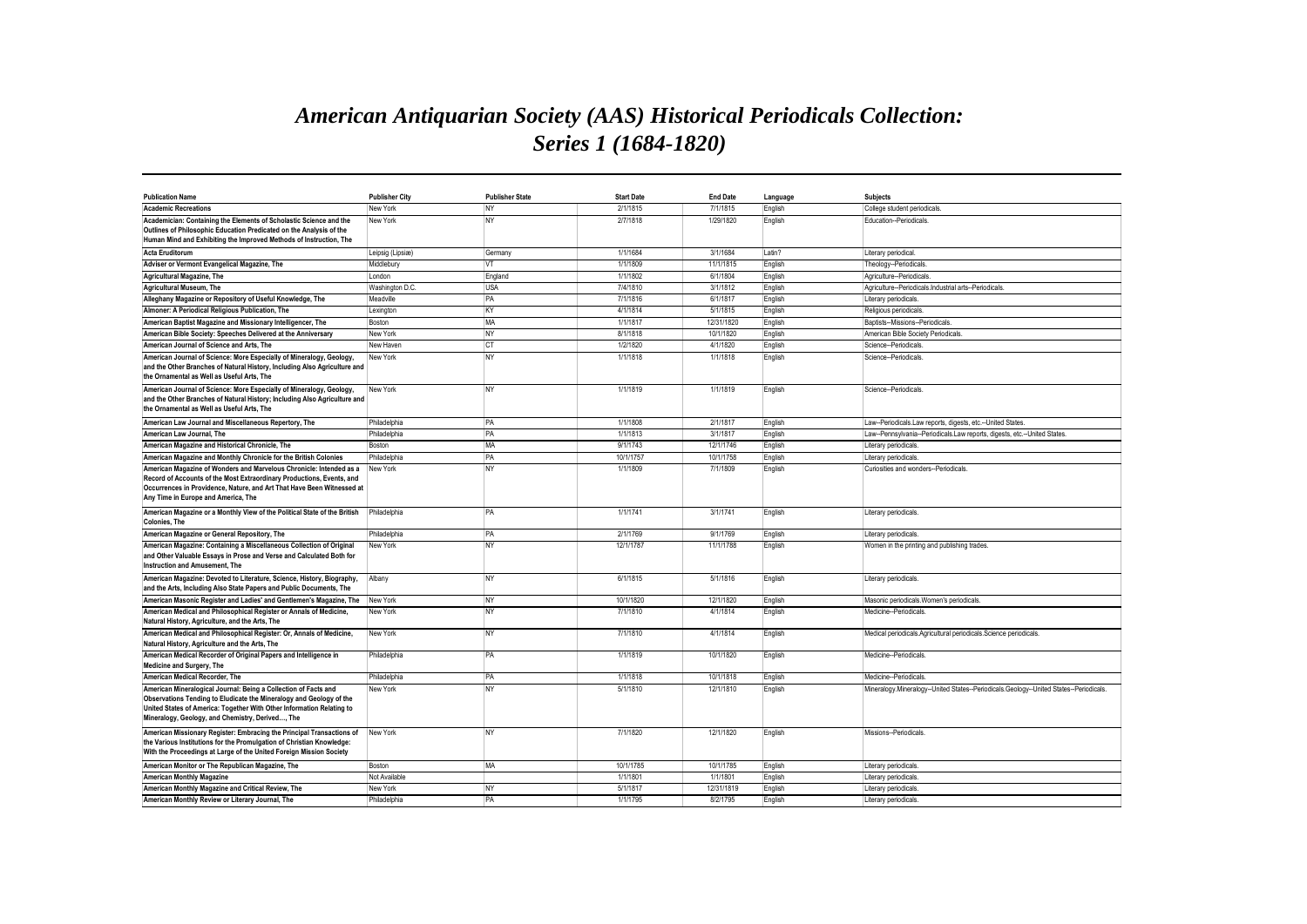| <b>Publication Name</b>                                                                                                                                                                                                                                           | <b>Publisher City</b> | <b>Publisher State</b> | <b>Start Date</b> | <b>End Date</b> | Language | <b>Subjects</b>                                                                                             |
|-------------------------------------------------------------------------------------------------------------------------------------------------------------------------------------------------------------------------------------------------------------------|-----------------------|------------------------|-------------------|-----------------|----------|-------------------------------------------------------------------------------------------------------------|
| American Moral & Sentimental Magazine: Consisting of a Collection of<br>Select Pieces in Prose and Verse From the Best Authors on Religious<br>Moral and Sentimental Subjects: Calculated to Form the Understanding<br>and Improve the Heart. The                 | New York              | NY                     | 7/3/1797          | 5/21/1798       | English  | Literary periodicals                                                                                        |
| American Museum or Repository of Ancient and Modern Fugitive Pieces<br>Etc Prose and Poetical, The                                                                                                                                                                | Philadelphia          | PA                     | 1/1/1787          | 12/1/1788       | English  | Literary periodicals.                                                                                       |
| American Museum or Repository of Ancient and Modern Fugitive Pieces,<br>&c Prose and Poetical, The                                                                                                                                                                | Philadelphia          | PA                     | 4/1/1787          | 12/1/1788       | English  | Literary periodicals.                                                                                       |
| American Museum or Repository of Ancient and Modern Fugitive Pieces,<br>&c Prose and Poetical, The                                                                                                                                                                | Philadelphia          | PA                     | 1/1/1790          | 1/1/1793        | English  | Literary periodicals.                                                                                       |
| American Museum or Universal Magazine: Containing Essays on<br>Agriculture, Commerce, Manufactures, Politics, Morals, and Manners,<br>Sketches of National Characteristics, Natural and Civil History, and<br>Biography, The                                      | Philadelphia          | PA                     | 1/1/1789          | 12/4/1792       | English  | Literary periodicals.                                                                                       |
| American Musical Magazine: Published in Monthly Numbers: Intended to New Haven<br>Contain a Great Variety of Approved Music Carefully Selected From the<br>Works of Best American and Foreign Masters, The                                                        |                       | <b>CT</b>              | 1/1/1786          | 12/1/1786       | English  | Sacred vocal music--Periodicals.Music--Periodicals.                                                         |
| American Musical Magazine: Published in Monthly Numbers: Intended to<br>Contain a Great Variety of Approved Music Carefully Selected From the<br>Works of Best American and Foreign Masters, The                                                                  | New Haven             | <b>CT</b>              | 8/15/1786         | 8/15/1786       | English  | Sacred vocal music--Periodicals.Music--Periodicals.                                                         |
| American Register or General Repository of History Politics and Science, Philadelphia<br>The                                                                                                                                                                      |                       | PA                     | 1/1/1806          | 6/1/1810        | English  | Literary periodicals.                                                                                       |
| American Register or Summary Review of History, Politics, and Literature, Philadelphia<br>The                                                                                                                                                                     |                       | PA                     | 1/1/1817          | 7/1/1817        | English  | Literary periodicals.                                                                                       |
| American Review and Literary Journal, The                                                                                                                                                                                                                         | New York              | NY                     | 1/1/1801          | 10/1/1802       | English  | Literary periodicals.                                                                                       |
| American Review of History and Politics and General Repository of<br>Literature and State Papers. The                                                                                                                                                             | Philadelphia          | PA                     | 1/1/1811          | 10/2/1812       | English  | Literary periodicals.                                                                                       |
| American Review of History and Politics and General Repository of<br>Literature and State Papers, The                                                                                                                                                             | London                | England                | 4/1/1811          | 4/2/1811        | English  | Literary periodicals                                                                                        |
| American Universal Magazine, The                                                                                                                                                                                                                                  | Philadelphia          | PA                     | 1/2/1797          | 3/20/1797       | English  | Literary periodicals                                                                                        |
| American Weekly Messenger or Register of State Papers, History, and<br>Politics, The                                                                                                                                                                              | Philadelphia          | PA                     | 9/25/1813         | 9/17/1814       | English  | Literary periodicals.                                                                                       |
| Amerikanisches Magazin Oder Authentische Beiträge Zur<br>Erdbeschreibung Staatskunde Und Geschichte Von Amerika Besonders<br>Aber Der Vereinigten Staaten                                                                                                         | Hamburg               | Germany                | 1/1/1796          | 1/1/1796        | German   | <b>Literary Periodicals</b>                                                                                 |
| Analectic Magazine and Naval Chronicle, The                                                                                                                                                                                                                       | Philadelphia          | PA                     | 1/1/1816          | 12/1/1816       | English  | Literary periodicals                                                                                        |
| Analectic Magazine, The                                                                                                                                                                                                                                           | Philadelphia          | PA                     | 1/1/1817          | 12/1/1820       | English  | Literary periodicals                                                                                        |
| Analectic Magazine: Containing Selections From Foreign Reviews and<br>Magazines of Such Articles as Are Most Valuable, Curious, or<br>Entertaining, The                                                                                                           | Philadelphia          | PA                     | 1/1/1813          | 12/1/1815       | English  | Literary periodicals.                                                                                       |
| Analectic Magazine: To Which is Added an Appendix of Official Navy<br><b>Documents</b>                                                                                                                                                                            | Philadelphia          | PA                     | 1/1/1813          | 1/1/1813        | English  | Military periodicals. History periodicals. Political periodicals.                                           |
| Analytical Review or History of Literature Domestic and Foreign on an<br>Enlarged Plan: Containing Scientific Abstracts of Important and<br>Interesting Works Published in English, a General Account of Such as Are<br>of Less Consequence With Short Characters | London                | England                | 5/1/1788          | 8/2/1792        | English  | Literature--Periodicals                                                                                     |
| Annual Register, The, or, A View of the History, Politics, and Literature for London<br>the Year                                                                                                                                                                  |                       | England                | 1/1/1800          | 1/1/1819        | English  | Literary periodicals                                                                                        |
| Anti-Jacobin Review and Magazine or Monthly Political and Literary<br>Censor: With an Appendix Containing an Ample Review of Foreign<br>Literature                                                                                                                | London                | England                | 7/1/1798          | 8/1/1803        | English  | Books--Great Britain--Reviews--Periodicals.English literature--19th century--Book reviews--<br>Periodicals. |
| Anti-Jacobin, Or, Weekly Examiner: In Two Volumes (One line in Latin),<br>The                                                                                                                                                                                     | London                | England                | 1/1/1797          | 1/1/1798        | English  | Political science--Periodicals.                                                                             |
| Apollo or Musical Pocket Companion, The                                                                                                                                                                                                                           | Philadelphia          | PA                     | 1/1/1800          | 8/1/1800        | English  | Music-Periodicals.                                                                                          |
| Archaeologia Americana: Transactions and Collections of the American<br><b>Antiquarian Society</b>                                                                                                                                                                | Worcester             | MA                     | 6/1/1820          | 6/1/1820        | English  | United States -- Antiquities; United States -- History.                                                     |
| Archives of Useful Knowledge                                                                                                                                                                                                                                      | Philadelphia          | PA                     | 7/1/1810          | 4/1/1813        | English  | Technology--Periodicals.Agriculture--Periodicals.                                                           |
| Arminian Magazine: Consisting of Extracts and Original Treatises on<br><b>General Redemption, The</b>                                                                                                                                                             | Philadelphia          | PA                     | 1/1/1789          | 12/1/1790       | English  | Arminianism--Periodicals.                                                                                   |
| Arminian Magazine: Consisting of Extracts and Original Treatises on<br><b>Universal Redemption, The</b>                                                                                                                                                           | London                | England                | 1/1/1778          | 12/1/1778       | English  | Arminianism--Periodicals.Methodist Church--Periodicals.Methodism--Periodicals                               |
| Athenaeum. The                                                                                                                                                                                                                                                    | New Haven             | CT                     | 2/12/1814         | 8/6/1814        | English  | College student periodicals                                                                                 |
| Athenaeum: A Magazine of Literary and Miscellaneous Information, The                                                                                                                                                                                              | London                | England                | 1/1/1807          | 6/1/1807        | English  | Literary periodicals                                                                                        |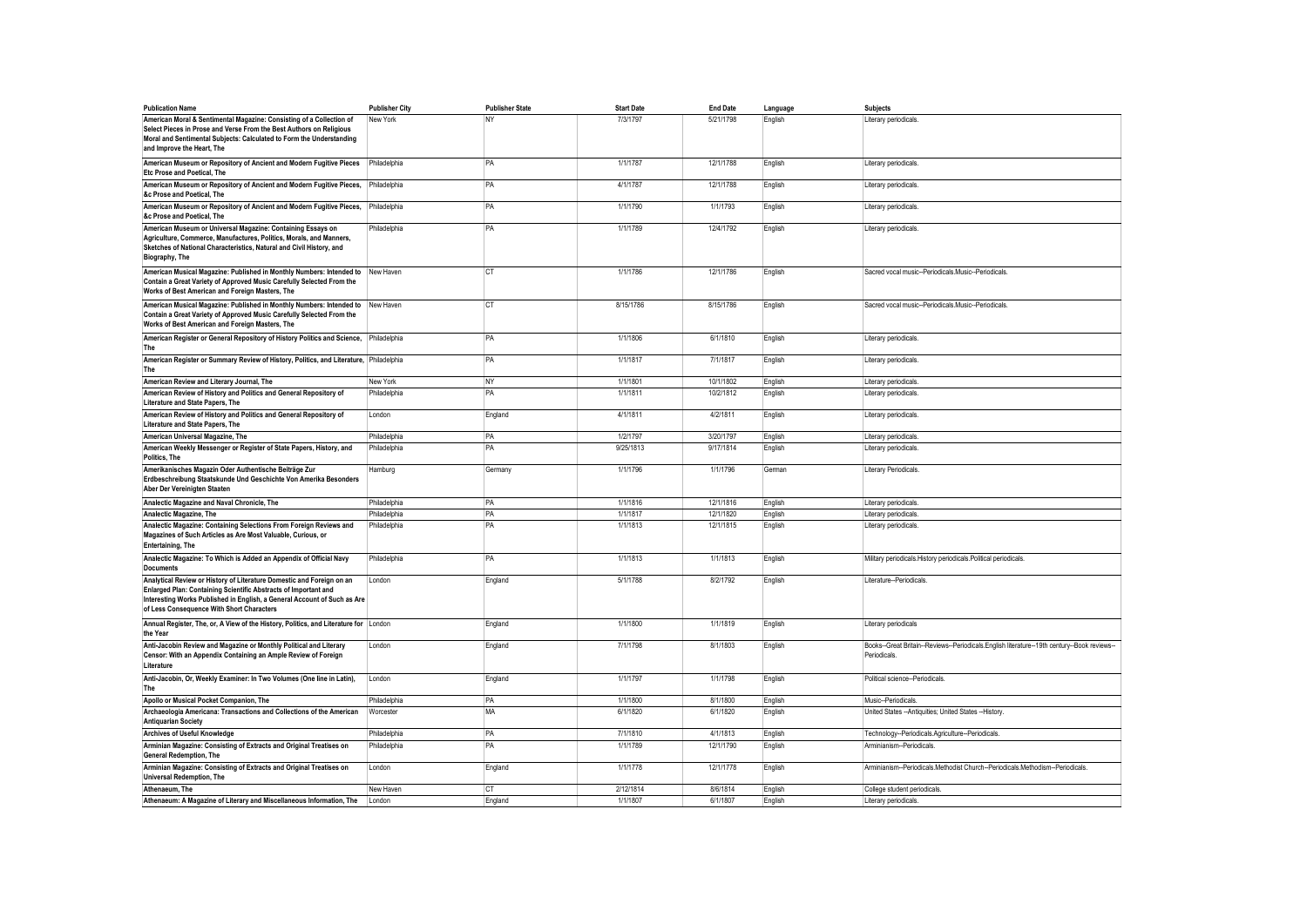| <b>Publication Name</b>                                                                                                                                                                                                                                | <b>Publisher City</b> | <b>Publisher State</b> | <b>Start Date</b> | <b>End Date</b> | Language | <b>Subjects</b>                                                                         |
|--------------------------------------------------------------------------------------------------------------------------------------------------------------------------------------------------------------------------------------------------------|-----------------------|------------------------|-------------------|-----------------|----------|-----------------------------------------------------------------------------------------|
| Atheneum: Or. Spirit of the English Magazines. The                                                                                                                                                                                                     | Boston                | MA                     | 2/2/1818          | 2/2/1818        | English  | English periodicals--Selections--Periodicals                                            |
| Baltimore Medical and Philosophical Lycaeum, The                                                                                                                                                                                                       | Baltimore             | <b>MD</b>              | 1/1/1811          | 10/1/1811       | English  | Medicine--Periodicals                                                                   |
| Baltimore Repertory of Papers on Literary and Other Topics: Including a<br>Selection of English Dramas, The                                                                                                                                            | Baltimore             | <b>MD</b>              | 1/1/1811          | 6/2/1811        | English  | Antislavery periodicals.Literary periodicals                                            |
| Baltimore Weekly Magazine, The                                                                                                                                                                                                                         | Baltimore             | <b>MD</b>              | 4/26/1800         | 5/27/1801       | English  | Literary periodicals.                                                                   |
| <b>Barber Shop, The</b>                                                                                                                                                                                                                                | Salem                 | MA                     | 1/1/1807          | 1/1/1807        | English  | Barbers--Humor--Periodicals. American wit and humor--Periodicals. Political periodicals |
| Bee or Literary Weekly Intelligencer: Consisting of Original Pieces and<br>Selections From Performances of Merit Foreign and Domestic: A Work<br>Calculated to Disseminate Useful Knowledge Among All Ranks of People<br>at a Small Expence, The       | Edinburgh             | Scotland               | 12/22/1790        | 12/31/1791      | English  | Literary periodicals.                                                                   |
| Bee or Universal Weekly Pamphlet, The                                                                                                                                                                                                                  | London                | England                | 8/4/1733          | 8/4/1733        | English  | Women in the printing and publishing trades.                                            |
| Bee, The                                                                                                                                                                                                                                               | Philadelphia          | PA                     | 2/12/1765         | 3/7/1765        | English  | Pennsylvania -- Politics and government -- To 1775 -- Periodicals                       |
| Belles Lettres Repository and Monthly Magazine, The                                                                                                                                                                                                    | New York              | NY                     | 5/1/1819          | 10/1/1819       | English  | Literary periodicals.                                                                   |
| <b>Biographical and Imperial Magazine</b>                                                                                                                                                                                                              | London                | England                | 1/1/1789          | 6/1/1789        | English  | Biography--Periodicals                                                                  |
| Blackwood's Edinburgh Magazine                                                                                                                                                                                                                         | Edinburgh             | Scotland               | 4/1/1817          | 12/1/1820       | English  | Literary periodicals.                                                                   |
| Boston Magazine, The                                                                                                                                                                                                                                   | Boston                | MA                     | 10/1/1783         | 9/1/1786        | English  | Women's periodicals                                                                     |
| <b>Boston Magazine, The</b>                                                                                                                                                                                                                            | <b>Boston</b>         | MA                     | 1/5/1805          | 4/26/1806       | English  | Women's periodicals                                                                     |
| <b>Boston Weekly Magazine</b>                                                                                                                                                                                                                          | Boston                | MA                     | 3/2/1743          | 3/16/1743       | English  | Literary periodicals                                                                    |
| Boston Weekly Magazine and Ladies' Miscellany                                                                                                                                                                                                          | Boston                | MA                     | 1/3/1818          | 5/8/1819        | English  | Literary periodicals.                                                                   |
| Boston Weekly Magazine: Devoted to Morality, Literature, Biography,<br>History, the Fine Arts Agriculture, &c                                                                                                                                          | Boston                | <b>MA</b>              | 10/30/1802        | 12/29/1804      | English  | Literary periodicals.Agricultural periodicals                                           |
| Boston Weekly Magazine: Devoted to Polite Literature, Useful Science,<br>Biography, and Dramatic Criticism, The                                                                                                                                        | Boston                | <b>MA</b>              | 10/12/1816        | 7/20/1818       | English  | Women's periodicals                                                                     |
| <b>British American Register, The</b>                                                                                                                                                                                                                  | Quebec City           | Quebec                 | 1/8/1803          | 8/6/1803        | English  | Literary periodicals                                                                    |
| British Apollo: Containing About Two Thousand Answers to Curious<br>Questions in Most Arts and Science, Serious, Comical, and Humorous,<br>Approved of by Many of the Most Learned and Ingenious of Both<br>Universities and of the Royal Society, The | London                | England                | 1/1/1718          | 1/1/1718        | English  | Questions and answers--Periodicals                                                      |
| British Critic: A New Review, The                                                                                                                                                                                                                      | London                | England                | 5/1/1793          | 6/1/1808        | English  | Literary periodicals                                                                    |
| British Magazine and Review or Universal Miscellany of Arts, Sciences,<br>Literature, History, Biography, Entertainment, Poetry, Politics, Manners,<br>Amusements, and Intelligence, Foreign and Domestic, The                                         | London                | England                | 7/1/1782          | 12/1/1783       | English  | Literary periodicals                                                                    |
| British Magazine or Monthly Repository for Gentlemen & Ladies                                                                                                                                                                                          | London                | England                | 1/1/1760          | 1/1/1762        | English  | Literary periodicals                                                                    |
| Bureau or Repository of Literature Politics and Intelligence, The                                                                                                                                                                                      | Philadelphia          | PA                     | 12/23/1812        | 12/23/1812      | English  | Literature--History and criticism--Periodicals.                                         |
| Cabinet. The                                                                                                                                                                                                                                           | Roston                | MA                     | 1/5/1811          | 3/23/1811       | English  | Literary periodicals                                                                    |
| Casket and Literary Companion, The                                                                                                                                                                                                                     | Baltimore             | <b>MD</b>              | 5/6/1809          | 6/3/1809        | English  | Literary periodicals                                                                    |
| Casket. The                                                                                                                                                                                                                                            | Hudson                | <b>NY</b>              | 12/7/1811         | 5/30/1812       | English  | Literary periodicals.                                                                   |
| <b>Child of Pallas</b>                                                                                                                                                                                                                                 | Baltimore             | MD                     | 1/1/1800          | 1/1/1800        | English  | Literary periodicals.                                                                   |
| Children's Magazine: Calculated for the Use of Families and Schools, The Hartford                                                                                                                                                                      |                       | CT                     | 1/1/1789          | 4/1/1789        | English  | Children's periodicals.Juvenile literature--Periodicals                                 |
| <b>Christian Chronicle</b>                                                                                                                                                                                                                             | Bennington            | <b>VT</b>              | 2/7/1818          | 12/26/1818      | English  | Religious periodicals                                                                   |
| Christian Disciple and Theological Review, The                                                                                                                                                                                                         | <b>Bostor</b>         | MA                     | 1/1/1819          | 11/2/1820       | English  | Religious periodicals                                                                   |
| <b>Christian Disciple, The</b>                                                                                                                                                                                                                         | Boston                | MA                     | 5/1/1813          | 12/2/1818       | English  | Theology--Periodicals.Liberalism (Religion)--Periodicals                                |
| <b>Christian Herald, The</b>                                                                                                                                                                                                                           | New York              | N <sub>Y</sub>         | 3/30/1816         | 12/16/1820      | English  | Theology--Periodicals                                                                   |
| Christian Herald: Containing Subjects, Historical, Experimental,                                                                                                                                                                                       | Portsmouth            | NH                     | 5/1/1818          | 10/1/1820       | English  | Religious periodicals.                                                                  |
| Biographical, Miscellaneous, and Poetical, The<br>Christian History: Containing Accounts of the Revival and Propagation of Boston                                                                                                                      |                       | MA                     | 1/7/1743          | 2/23/1745       | English  | Religious periodicals.                                                                  |
| Religion in Great Britain & America, The                                                                                                                                                                                                               |                       |                        |                   |                 |          |                                                                                         |
| Christian Journal and Literary Register, The                                                                                                                                                                                                           | New York              | <b>NY</b>              | 1/22/1817         | 12/1/1820       | English  | Religious periodicals                                                                   |
| Christian Messenger, The                                                                                                                                                                                                                               | Baltimore             | <b>MD</b>              | 5/10/1817         | 5/1/1819        | English  | Theology--Periodicals                                                                   |
| Christian Messenger: Being a Miscellaneous Work; Directed to the<br>Improvement of the Human Mind in Prose and Verse, The                                                                                                                              | Pittsford             | <b>NY</b>              | 11/1/1815         | 3/1/1816        | English  | Religious periodicals.                                                                  |
| Christian Messenger: Devoted to Doctrine Religion and Morality, The                                                                                                                                                                                    | Philadelphia          | PA                     | 8/7/1819          | 12/30/1820      | English  | Religious periodicals                                                                   |
| Christian Monitor and Religious Intelligencer: Designed to Promote<br><b>Experimental and Practical Religion, The</b>                                                                                                                                  | New York              | <b>NY</b>              | 6/1/1812          | 6/26/1813       | English  | Religious periodicals.                                                                  |
| <b>Christian Monitor, The</b>                                                                                                                                                                                                                          | Hallowell             | ME                     | 1/1/1814          | 10/1/1818       | English  | Religious periodicals                                                                   |
| Christian Monitor: A Religious Periodical Work, The                                                                                                                                                                                                    | Boston                | MA                     | 1/1/1806          | 10/1/1811       | English  | Religious periodicals                                                                   |
| Christian Monitor: A Religious Periodical Work, The                                                                                                                                                                                                    | Boston                | MA                     | 1/1/1806          | 1/1/1806        | English  | Religious periodicals                                                                   |
| Christian Monitor: A Religious Periodical Work, The                                                                                                                                                                                                    | Boston                | <b>MA</b>              | 1/1/1809          | 1/1/1809        | English  | Religious periodicals                                                                   |
| <b>Christian Observer. The</b>                                                                                                                                                                                                                         | Boston                | <b>MA</b>              | 1/1/1802          | 12/31/1820      | English  | Religious periodicals.                                                                  |
| <b>Christian Observer. The</b>                                                                                                                                                                                                                         | London                | England                | 1/1/1805          | 12/2/1810       | English  | Religious periodicals                                                                   |
| Christian Observer, The                                                                                                                                                                                                                                | Boston                | MA                     | 1/1/1814          | 12/1/1814       | English  | Religious periodicals.                                                                  |
| Christian Register and Moral and Theological Review, The                                                                                                                                                                                               | New York              | <b>NY</b>              | 7/1/1816          | 7/1/1817        | English  | Books--Reviews--Periodicals                                                             |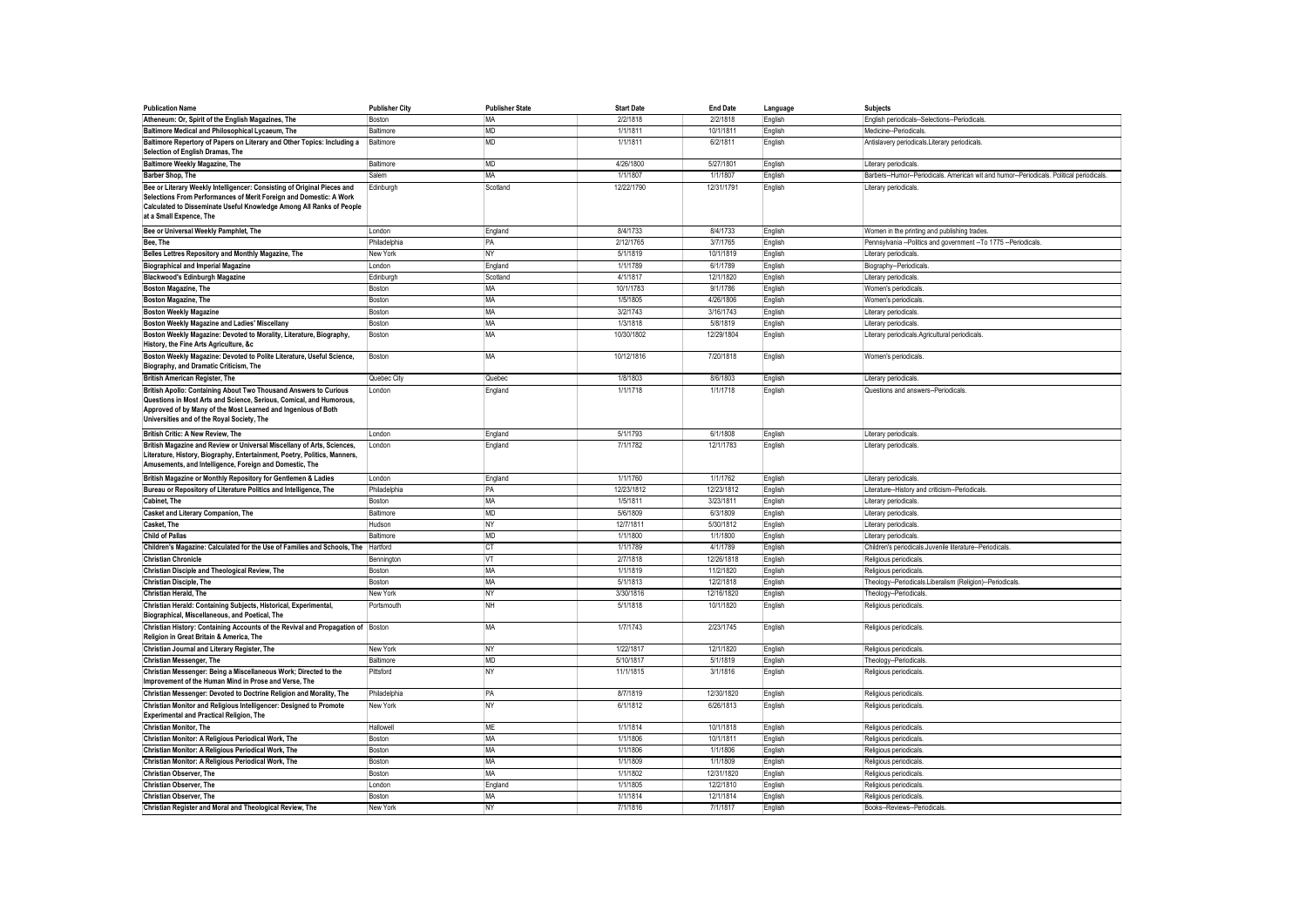| <b>Publication Name</b>                                                                                                                                                                                                                                                   | <b>Publisher City</b>     | <b>Publisher State</b> | <b>Start Date</b>     | <b>End Date</b>       | Language           | <b>Subjects</b>                                                                               |
|---------------------------------------------------------------------------------------------------------------------------------------------------------------------------------------------------------------------------------------------------------------------------|---------------------------|------------------------|-----------------------|-----------------------|--------------------|-----------------------------------------------------------------------------------------------|
| Christian Repository and Religious Register, The                                                                                                                                                                                                                          | Edinburgh                 | Scotland               | 1/1/1817              | 12/1/1817             | English            | Religious periodicals                                                                         |
| Christian Repository: Devoted Principally to Doctrine, Morality, and<br>Religious Intelligence, The                                                                                                                                                                       | Woodstock                 | VT                     | 7/1/1820              | 10/1/1820             | English            | Universalism--Periodicals.                                                                    |
| <b>Christian Spectator, The</b>                                                                                                                                                                                                                                           | New Haven                 | <b>CT</b>              | 1/1/1819              | 12/1/1820             | English            | Theology--Periodicals.                                                                        |
| Christian Visitant, The                                                                                                                                                                                                                                                   | Albany                    | <b>NY</b>              | 6/3/1815              | 5/25/1816             | English            | Religious periodicals                                                                         |
| Christian's Magazine Reviewer and Religious Intelligencer: Consisting of Exeter<br>Subjects, Historical, Doctrinal, Experimental, Practical, and Poetical:<br>Published for the Benefit of the World, The                                                                 |                           | <b>NH</b>              | 9/1/1805              | 1/1/1808              | English            | Theology--Periodicals.                                                                        |
| Christian's Magazine, The                                                                                                                                                                                                                                                 | Fyeter                    | NH                     | 1/1/1808              | 1/1/1808              | English            | Theology--Periodicals                                                                         |
| Christian's Magazine: Designed to Promote the Knowledge and Influence<br>of Evangelical Truth and Order, The                                                                                                                                                              | New York                  | <b>NY</b>              | 1/1/1806              | 12/1/1811             | English            | Theology--Periodicals.                                                                        |
| Christian's Magazine: Designed to Promote the Knowledge and Influence New York<br>of Evangelical Truth and Order, The                                                                                                                                                     |                           | <b>NY</b>              | 1/1/1806              | 1/1/1806              | English            | Theology--Periodicals.                                                                        |
| Christian's Monitor, &c., The                                                                                                                                                                                                                                             | Portland                  | ME                     | 5/25/1799             | 6/8/1799              | English            | Religious periodicals                                                                         |
| Christian's Scholar's and Farmer's Magazine: Calculated in an Eminent<br>Degree to Promote Religion, to Disseminate Useful Knowledge, to Afford<br>Literary Pleasure and Amusement, and to Advance the Interests of<br>Agriculture, The                                   | Elizabeth Town            | <b>NJ</b>              | 4/1/1789              | 2/1/1791              | English            | Religious periodicals                                                                         |
| Chronique De Paris : Ouvrage Semi-Périodique Littéraire Contenant Des<br>Tableaux Des Mœurs et Usages Caractéres Anecdotes et Ridicules Du<br>Jour; An Examen Critique Des Ouvrages Nouvdeux et Des Articles Litté<br>raires Des Journaux Des Poésies Des Pe              | Paris                     | France                 | 8/4/1819              | 8/4/1819              | French             | Literary periodicals.                                                                         |
| Churchman's Magazine. The                                                                                                                                                                                                                                                 | New Haven                 | <b>CT</b>              | 1/1/1807              | 5/1/1815              | English            | Religious periodicals                                                                         |
| Churchman's Monthly Magazine or Treasury of Divine and Useful<br>Knowledge                                                                                                                                                                                                | New Haven                 | <b>CT</b>              | 1/1/1804              | 12/1/1806             | English            | Religious periodicals                                                                         |
| Churchman's Repository for the Eastern Diocese, The                                                                                                                                                                                                                       | Newburyport               | MA                     | 7/1/1820              | 12/1/1820             | English            | Religious periodicals                                                                         |
| Club Room. The                                                                                                                                                                                                                                                            | Boston                    | MA                     | 2/1/1820              | 7/1/1820              | English            | Literary periodicals                                                                          |
| <b>Cobbett's American Political Register</b>                                                                                                                                                                                                                              | New York                  | <b>NY</b>              | 1/6/1816              | 6/29/1816             | English            | Literary periodicals.                                                                         |
| <b>Cobbett's Political Register</b>                                                                                                                                                                                                                                       | London                    | England                | 1/1/1802              | 2/13/1819             | English            | Literary periodicals                                                                          |
| Columbia Magazine: Designed to Promote Evangelical Knowledge and<br>Morality: To Oppose the Prevailing Licentiousness of Manners,<br>Particularly the Violation of the Sabbath, Intemperance, and Profanity:<br>Also to Diffuse Missionary and Religious Intel, The       | Hudson                    | <b>NY</b>              | 9/1/1814              | 8/1/1815              | English            | Religious periodicals                                                                         |
| <b>Columbian Magazine or Monthly Miscellany</b>                                                                                                                                                                                                                           | Philadelphia              | PA                     | 9/1/1786              | 12/2/1787             | English            | Literary periodicals.                                                                         |
| Columbian Magazine or Monthly Miscellany, The                                                                                                                                                                                                                             | Kingston                  | Jamaica                | 8/1/1796              | 5/1/1800              | English            | Literary periodicals                                                                          |
| Columbian Magazine or Monthly Miscellany: Containing a View of the<br>History, Literature, Manners, & Characters of the Year                                                                                                                                              | Philadelphia              | PA                     | 9/1/1786              | 6/1/1790              | English            | Literary periodicals.                                                                         |
| Columbian Museum or Universal Asylum: Containing Essays on<br>Agriculture, Commerce, Manufactures, Politics, Morals, and Manners<br>Sketches of National Characters, Natural and Civil History, and Biography<br>Law Information, Public Papers, Intelligence, The        | Philadelphia              | PA                     | 1/1/1793              | 1/1/1793              | English            | Literary periodicals.                                                                         |
| Columbian Phenix and Boston Review: Containing Useful Information on Boston<br>Literature, Religion, Morality, Politics, and Philosophy: With Many<br>Interesting Particulars in History and Biography Forming a Compendium<br>of the Present State of Society, The       |                           | MA                     | 1/1/1800<br>1/23/1808 | 7/1/1800<br>4/30/1808 | English            | Literary periodicals.                                                                         |
| <b>Colvin's Weekly Register</b><br>Comet. The                                                                                                                                                                                                                             | Washington D.C.<br>Boston | <b>USA</b><br>MA       | 10/19/1811            | 1/11/1812             | English            | United States -- Politics and government -- 1801-1809 -- Periodicals.<br>Literary periodicals |
| <b>Commercial and Agricultural Magazine, The</b>                                                                                                                                                                                                                          |                           |                        | 1/1/1800              | 12/1/1802             | English            | Agriculture--Periodicals.                                                                     |
| Companion and Weekly Miscellany, The                                                                                                                                                                                                                                      | London<br>Baltimore       | England<br>MD          | 11/10/1804            | 10/25/1806            | English<br>English | Literary periodicals                                                                          |
| Connecticut Evangelical Magazine and Religious Intelligencer, The                                                                                                                                                                                                         | Hartford                  | CT                     | 1/1/1808              | 12/31/1815            | English            | Theology--Periodicals.Missions--Periodicals                                                   |
| <b>Connecticut Evangelical Magazine, The</b>                                                                                                                                                                                                                              | Hartford                  | <b>CT</b>              | 7/1/1800              | 6/1/1807              | English            | Theology--Periodicals.Missions--Periodicals                                                   |
| <b>Connecticut Evangelical Magazine, The</b>                                                                                                                                                                                                                              | Hartford                  | CT                     | 7/1/1800              | 6/1/1801              | English            | Theology--Periodicals.Missions--Periodicals.                                                  |
| Connecticut Magazine and Gentleman's and Lady's Monthly Museum                                                                                                                                                                                                            | Bridgeport                | <b>CT</b>              | 1/1/1801              | 5/1/1801              | English            | Literary periodicals                                                                          |
| <b>Connecticut Republican Magazine</b>                                                                                                                                                                                                                                    | Suffield                  | <b>CT</b>              | 7/1/1802              | 7/1/1802              | English            | Literary periodicals                                                                          |
| Connoisseur. The                                                                                                                                                                                                                                                          | London                    | England                | 1/1/1793              | 1/1/1793              | English            | Literary periodicals                                                                          |
| Connoisseur, The                                                                                                                                                                                                                                                          | London                    | England                | 1/1/1755              | 1/1/1755              | English            | Literary periodicals                                                                          |
| Connoisseur. The                                                                                                                                                                                                                                                          | Philadelphia              | PA                     | 1/1/1803              | 4/1/1803              | English            | Literary periodicals                                                                          |
| Copper Plate Magazine or Monthly Treasure for the Admirers of the<br>Imitative Arts, The                                                                                                                                                                                  | London                    | England                | 1/1/1774              | 1/1/1776              | English            | Engraving--Periodicals                                                                        |
| Court Miscellany or Gentleman & Lady's Magazine: Exhibiting a Compleat London<br>View of the Various Improvements in Science & the State of Literature,<br>Trade, Politics, and the Stage During That Period Interspersed With a<br>Great Variety of Original Essays, The |                           | England                | 1/1/1767              | 12/1/1771             | English            | Literary periodicals. Women's periodicals.                                                    |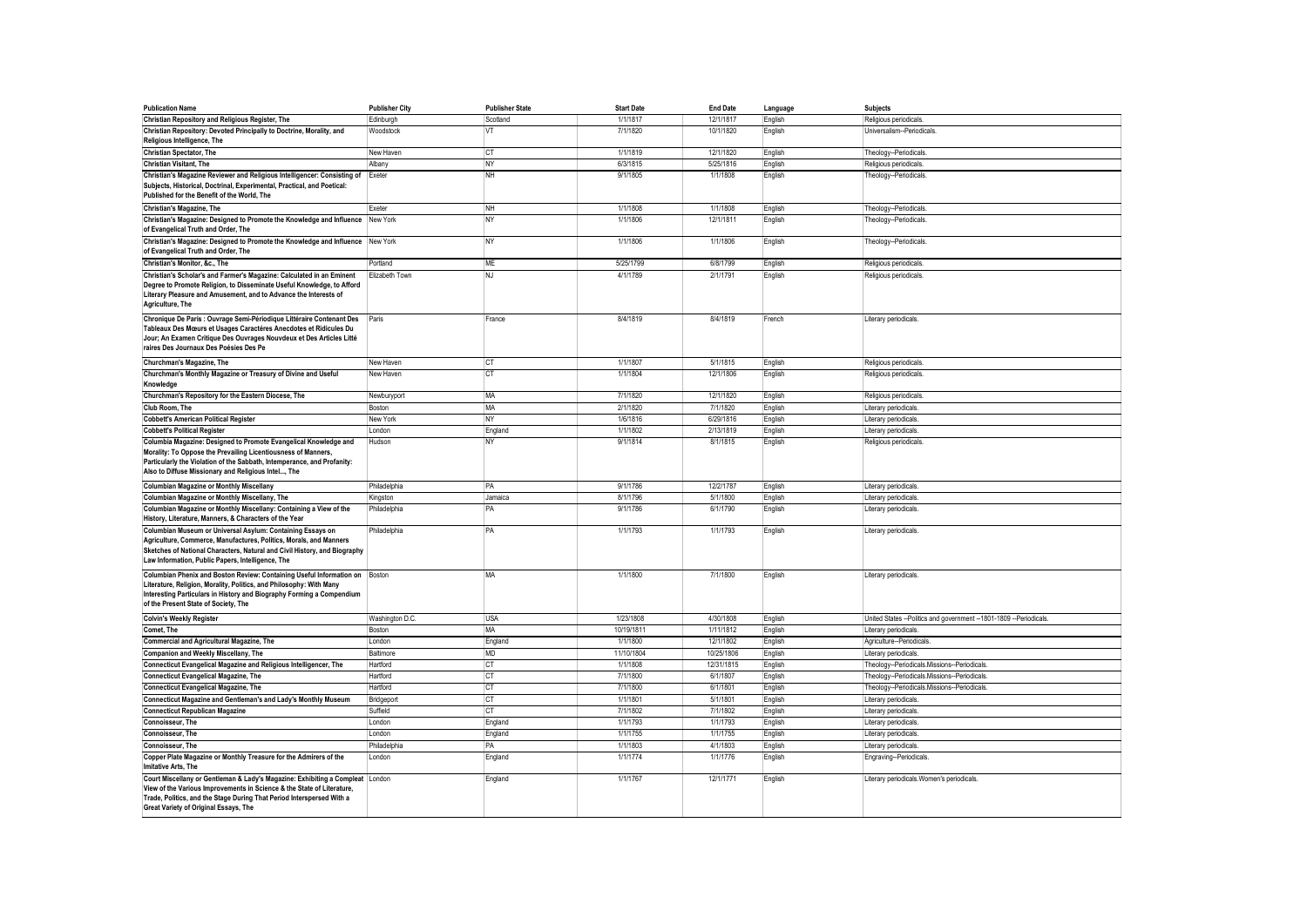| <b>Publication Name</b>                                                                                                                                                    | <b>Publisher City</b>   | <b>Publisher State</b> | <b>Start Date</b> | <b>End Date</b>        | Language           | Subjects                                                                           |
|----------------------------------------------------------------------------------------------------------------------------------------------------------------------------|-------------------------|------------------------|-------------------|------------------------|--------------------|------------------------------------------------------------------------------------|
| Court Miscellany or Ladies New Magazine: Containing a Greater Variety of   London<br>Original Pieces in Prose and Verse Than Any Work of the Kind Before<br>Published, The |                         | England                | 7/1/1765          | 12/1/1765              | English            | Women's periodicals                                                                |
| <b>Critical Review or Annals of Literature, The</b>                                                                                                                        | London                  | England                | 1/1/1756          | 2/1/1816               | English            | Literary periodicals                                                               |
| Cynick, The                                                                                                                                                                | Philadelphia            | PA                     | 9/28/1811         | 12/14/1811             | English            | Theater--Periodicals.Theater--Pennsylvania--Philadelphia--Periodicals.             |
| Eclectic Repertory and Analytical Review Medical and Philosophical                                                                                                         | Philadelphia            | <b>PA</b>              | 10/1/1810         | 10/1/1820              | English            | Medicine, Eclectic--Periodicals, Medicine--Periodicals,                            |
| <b>Edinburgh Magazine, The</b>                                                                                                                                             | Edinburgh               | Scotland               | 7/1/1757          | 12/2/1762              | English            | Literary periodicals                                                               |
| Edinburgh Review or Critical Journal, The                                                                                                                                  | Edinburgh               | Scotland               | 10/1/1807         | 8/1/1810               | English            | Book reviews--Periodicals                                                          |
| Edinburgh Review or Critical Journal, The                                                                                                                                  | New York                | <b>NY</b>              | 10/1/1802         | 7/1/1809               | English            | Book reviews--Periodicals                                                          |
| Edinburgh Review or Critical Journal, The                                                                                                                                  | Edinburgh               | Scotland               | 4/1/1809          | 11/1/1820              | English            | Book reviews--Periodicals                                                          |
| Edinburgh Review or Critical Journal, The                                                                                                                                  | Edinburgh               | Scotland               | 1/1/1810          | 2/1/1810               | English            | Book reviews--Periodicals                                                          |
| Edinburgh Review or Critical Journal, The                                                                                                                                  | New York                | <b>NY</b>              | 10/1/1809         | 2/1/1812               | English            | Book reviews--Periodicals                                                          |
| Edinburgh Review or Critical Journal, The                                                                                                                                  | Edinburgh               | Scotland               | 4/1/1803          | 1/1/1804               | English            | Book reviews--Periodicals                                                          |
| Edinburgh Review or Critical Journal, The                                                                                                                                  | Edinburgh               | Scotland               | 4/1/1804          | 7/1/1806               | English            | Book reviews--Periodicals                                                          |
| Edinburgh Review or Critical Journal, The                                                                                                                                  | Edinburgh               | Scotland               | 10/1/1806         | 7/1/1807               | English            | Book reviews--Periodicals                                                          |
| Edinburgh Review or Critical Journal, The                                                                                                                                  | Edinburgh               | Scotland               | 10/1/1805         | 1/1/1806               | English            | Book reviews--Periodicals                                                          |
| Emancipator, The                                                                                                                                                           | Jonesborough            | TN                     | 4/30/1820         | 10/31/1820             | English            | Antislavery periodicals                                                            |
| Emerald or Miscellany of Literature: Containing Sketches of Manners,                                                                                                       | Boston                  | MA                     | 5/3/1806          | 10/15/1808             | English            | Literary periodicals.                                                              |
| Principles, and Amusements of the Age, The                                                                                                                                 |                         |                        | 5/1/1812          |                        |                    |                                                                                    |
| Emporium of Arts & Sciences, The<br>English Review or An Abstract of English and Foreign Literature, The                                                                   | Philadelphia<br>I ondon | PA<br>England          | 3/1/1783          | 12/31/1814<br>5/1/1793 | English<br>English | Technology--Periodicals.Industrial arts--Periodicals<br>Book reviews--Periodicals. |
| <b>Episcopal Magazine</b>                                                                                                                                                  | Philadelphia            | PA                     | 1/1/1820          | 12/1/1820              |                    |                                                                                    |
| European Magazine and London Review: Containing the Literature,                                                                                                            | London                  | England                | 7/1/1782          | 12/1/1802              | English<br>English | Religious periodicals<br>Literary periodicals.                                     |
| History, Politics, Arts, Manners, and Amusements of the Age, The                                                                                                           |                         |                        |                   |                        |                    |                                                                                    |
| Euterpeiad or Musical Intelligencer & Ladies' Gazette                                                                                                                      | Boston                  | MA                     | 4/1/1820          | 12/2/1820              | English            | Music-Periodicals                                                                  |
| Euterpeiad or Musical Intelligencer, The                                                                                                                                   | Boston                  | <b>MA</b>              | 1/1/1820          | 7/8/1820               | English            | Music-Periodicals                                                                  |
| <b>Evangelical Guardian and Review, The</b>                                                                                                                                | New York                | <b>NY</b>              | 5/1/1817          | 4/1/1819               | English            | Theology--Periodicals                                                              |
| <b>Evangelical Intelligencer</b>                                                                                                                                           | Philadelphia            | PA                     | 7/1/1807          | 12/1/1809              | English            | Presbyterian Church--Periodicals.                                                  |
| <b>Evangelical Magazine and Missionary Chronicle</b>                                                                                                                       | London                  | England                | 6/1/1817          | 12/2/1817              | English            | Religion--Periodicals.Missions--Periodicals.                                       |
| <b>Evangelical Magazine, The</b>                                                                                                                                           | London                  | England                | 7/1/1793          | 3/1/1807               | English            | Religion--Periodicals.Missions--Periodicals                                        |
| <b>Evangelisches Magazin</b>                                                                                                                                               | Philadelphia            | PA                     | 12/1/1811         | 9/1/1814               | German             | German Americans--Periodicals.Lutheran Church--Periodicals                         |
| Evening Fire Side or Weekly Intelligence in the Civil, Natural, Moral,<br>Literary, and Religious Worlds, The                                                              | Philadelphia            | PA                     | 12/15/1804        | 12/28/1805             | English            | Literary periodicals.Religious periodicals.                                        |
| Every Man's Magazine or The Monthly Repository of Science, Instruction,<br>and Amusement                                                                                   | London                  | England                | 12/1/1771         | 9/1/1772               | English            | Literary periodicals                                                               |
| Evidence or Religious and Moral Gazette, The                                                                                                                               | Catskill                | <b>NY</b>              | 1/14/1807         | 3/5/1808               | English            | Theology--Periodicals                                                              |
| Examiner: Containing Political Essays on the Most Important Events of<br>the Time: Public Laws and Official Documents, The                                                 | New York                | <b>NY</b>              | 10/25/1813        | 5/27/1816              | English            | Literary periodicals                                                               |
| <b>Experienced Christian's Magazine, The</b>                                                                                                                               | New York                | <b>NY</b>              | 5/1/1796          | 4/1/1797               | English            | Theology--Periodicals                                                              |
| <b>Extracts From Correspondence, &amp;c</b>                                                                                                                                | New York                | N <sub>Y</sub>         | 1/1/1820          | 10/1/1820              | English            | Religious periodicals                                                              |
| Eye, The                                                                                                                                                                   | Philadelphia            | PA                     | 1/7/1808          | 12/29/1808             | English            | Literary periodicals.                                                              |
| Farrier's Magazine or the Archives of Veterinary Science, The                                                                                                              | Philadelphia            | PA                     | 1/1/1818          | 1/1/1818               | English            | Veterinary medicine--Periodicals.Horses--Diseases                                  |
| Floriad, The                                                                                                                                                               | Schenectady             | <b>NY</b>              | 7/5/1811          | 12/6/1811              | English            | College student periodicals. Literary periodicals                                  |
| <b>Florist, The</b>                                                                                                                                                        | Unknown                 | Unknown                | 1/1/1800          | 1/1/1800               | English            | Agricultural periodicals                                                           |
| Fly or Juvenile Miscellany, The                                                                                                                                            | Boston                  | MA                     | 10/16/1805        | 4/2/1806               | English            | Children's periodicals.Juvenile literature--Periodicals.                           |
| Fool. The                                                                                                                                                                  | Salem                   | MA                     | 2/1/1807          | 2/1/1807               | English            | Literary periodicals                                                               |
| Free Masons Magazine or General and Complete Library, The                                                                                                                  | London                  | England                | 7/1/1794          | 12/1/1795              | English            | Masonic periodicals                                                                |
| Free Universal Magazine, The                                                                                                                                               | New York                | NY                     | 10/1/1793         | 10/1/1793              | English            | Religious periodicals                                                              |
| Freeholder's Magazine or Monthly Chronicle of Liberty, The                                                                                                                 | London                  | England                | 9/1/1769          | 8/1/1770               | English            | Literary periodicals                                                               |
| Freeholder's Magazine, The                                                                                                                                                 | London                  | England                | 3/1/1770          | 8/1/1770               | English            | Literary periodicals                                                               |
| Freemason's Magazine and Cabinet of Universal Literature, The                                                                                                              | London                  | England                | 1/1/1796          | 12/1/1796              | English            | Masonic periodicals                                                                |
| Freemason's Magazine and General Miscellany, The                                                                                                                           | Philadelphia            | PA                     | 4/1/1811          | 3/1/1812               | English            | Masonic periodicals                                                                |
| Friend of Peace, The                                                                                                                                                       | Boston                  | MA                     | 7/1/1815          | 7/1/1815               | English            | Peace--Periodicals.War--Periodicals                                                |
| Friend of Peace. The                                                                                                                                                       | Cambridge               | MA                     | 1/1/1815          | 1/1/1819               | English            | Peace--Periodicals.War--Periodicals                                                |
| Friend of Peace, The                                                                                                                                                       | Boston                  | MA                     | 10/1/1818         | 10/1/1818              | English            | Peace--Periodicals.War--Periodicals                                                |
| Friend of Peace, The                                                                                                                                                       | Boston                  | MA                     | 1/1/1817          | 1/1/1817               | English            | Peace--Periodicals.War--Periodicals                                                |
| Friend of Peace. The                                                                                                                                                       | Cambridge               | MA                     | 1/1/1816          | 1/1/1816               | English            | Peace--Periodicals.War--Periodicals                                                |
| Friend: A Periodical Work Devoted to Religion, Literature, and Useful<br>Miscellany, The                                                                                   | Albany                  | <b>NY</b>              | 7/1/1815          | 6/1/1816               | English            | Religious periodicals                                                              |
| Garden. The                                                                                                                                                                | Bairdstown              | KY                     | 7/11/1810         | 7/11/1810              | English            | Literary periodicals.                                                              |
| Gazeta De Literatura                                                                                                                                                       | Not Available           |                        | 8/16/1791         | 10/2/1792              | Spanish            | Science--Periodicals.Medicine--Periodicals.Natural history--Mexico--Periodicals    |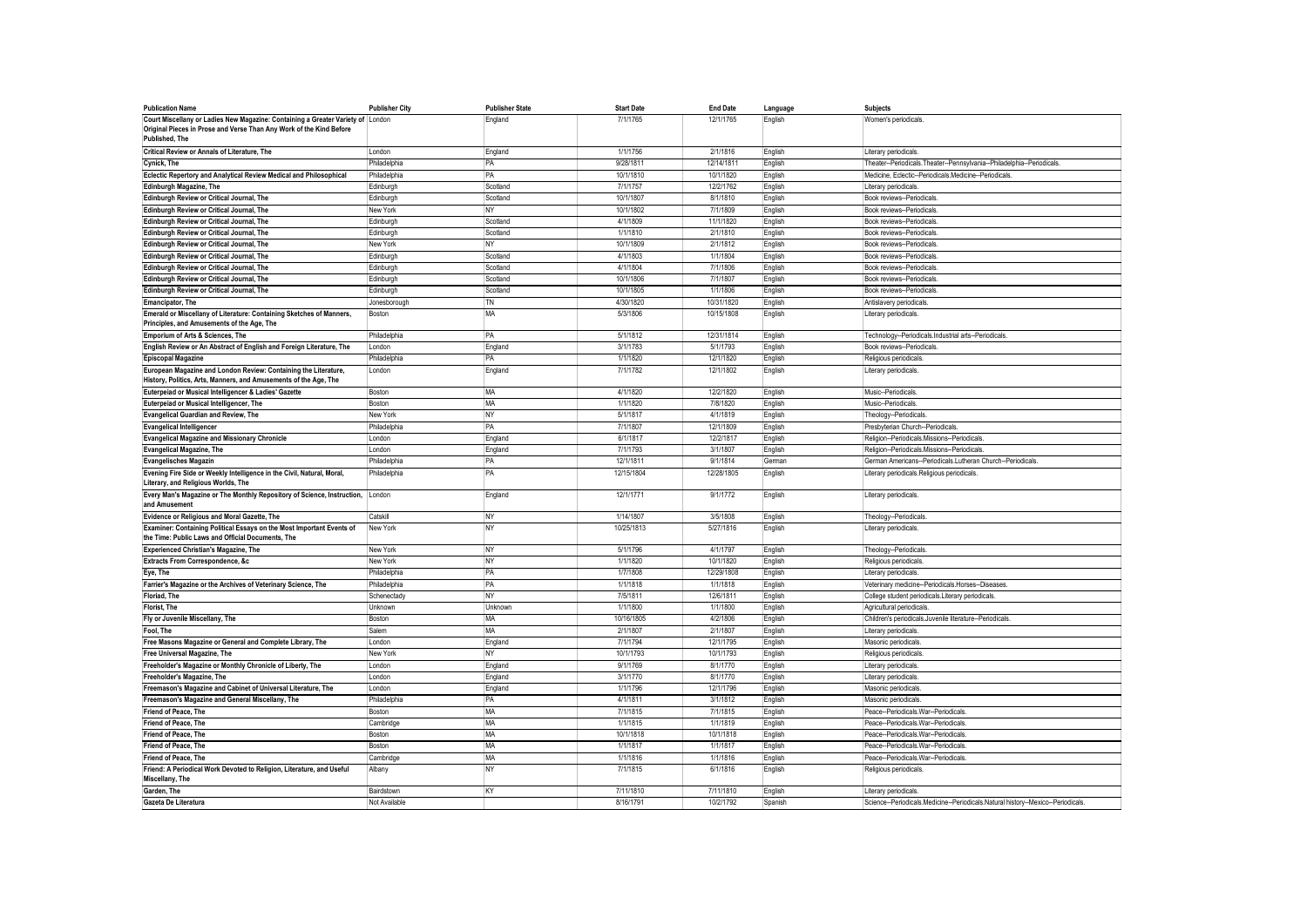| <b>Publication Name</b>                                                                                                | <b>Publisher City</b> | <b>Publisher State</b> | <b>Start Date</b> | <b>End Date</b> | Language           | <b>Subjects</b>                                                                                            |
|------------------------------------------------------------------------------------------------------------------------|-----------------------|------------------------|-------------------|-----------------|--------------------|------------------------------------------------------------------------------------------------------------|
| Geistliches Magazien                                                                                                   | Germantown            | PA                     | 1/1/1764          | 4/22/1770       | German             | German Americans--Pennsylvania--Periodicals.Religion--Periodicals                                          |
| General Assembly's Missionary Magazine or Evangelical Intelligencer,                                                   | Philadelphia          | PA                     | 1/1/1805          | 6/1/1807        | English            | Religious periodicals                                                                                      |
| <b>General Baptist Magazine, The</b>                                                                                   | I ondon               | England                | 1/1/1798          | 12/1/1798       | English            | Baptists-Periodicals                                                                                       |
| General Magazine and Historical Chronicle for All the British Plantations<br>in America, The                           | Philadelphia          | PA                     | 1/1/1741          | 6/1/1741        | English            | Literary periodicals.                                                                                      |
| General Magazine and Impartial Review of Knowledge and Entertainment, Baltimore<br>The                                 |                       | <b>MD</b>              | 6/1/1798          | 6/1/1798        | English            | Literary periodicals                                                                                       |
| General Magazine, The                                                                                                  | Philadelphia          | PA                     | 1/1/1741          | 6/1/1741        | English            | United States -- History -- Colonial period, ca. 1600-1775 -- Periodicals                                  |
| General Repository and Review, The                                                                                     | Cambridge             | <b>MA</b>              | 1/1/1812          | 12/31/1813      | English            | Religious periodicals                                                                                      |
| Gentleman and Lady's Town and Country Magazine or Repository of<br>Instruction and Entertainment, The                  | Boston                | <b>MA</b>              | 1/1/1784          | 12/1/1784       | English            | Women's periodicals.Literary periodicals.                                                                  |
| Gentleman's and London Magazine or Monthly Chronologer, The                                                            | Dublin                | Ireland                | 1/1/1768          | 12/1/1774       | English            | Literary periodicals                                                                                       |
| Gentleman's Magazine or Monthly Intelligencer, The                                                                     | London                | England                | 1/1/1731          | 12/3/1735       | English            | Literary periodicals                                                                                       |
| Gentleman's Magazine, The                                                                                              | London                | England                | 1/1/1736          | 12/2/1820       | English            | Literary periodicals                                                                                       |
| Gentleman's Museum and Grand Imperial Magazine, The                                                                    | London                | England                | 2/1/1771          | 10/1/1771       | English            | Literary periodicals                                                                                       |
| Gentlemen and Ladies Town and Country Magazine, The                                                                    | Boston                | MA                     | 2/1/1789          | 8/1/1790        | English            | Literary periodicals. Women's periodicals.                                                                 |
| Georgia Analytical Repository, The                                                                                     | Savannah              | GA                     | 5/1/1802          | 3/1/1803        | English            | Baptists-Periodicals                                                                                       |
| German Correspondent, The                                                                                              | New York              | <b>NY</b>              | 1/31/1820         | 4/29/1820       | English            | German Americans--Periodicals                                                                              |
| Gleaner or Monthly Magazine, The                                                                                       | Lancaster             | PA                     | 9/1/1808          | 8/1/1809        | English            | Literary periodicals                                                                                       |
| Gospel Herald, The                                                                                                     | New York              | <b>NY</b>              | 4/21/1820         | 12/29/1820      | English            | Religious periodicals                                                                                      |
| Gospel Magazine, The                                                                                                   | Calcutta              | India                  | 12/1/1819         | 12/1/1819       | English            | Missions--India--Periodicals                                                                               |
| <b>Gospel Visitant, The</b>                                                                                            | Charlestown           | <b>MA</b>              | 6/1/1811          | 1/1/1818        | English            | Universalism--Periodicals                                                                                  |
| <b>Grand Magazine, The</b>                                                                                             | London                | England                | 1/1/1758          | 12/1/1760       | English            | Literary periodicals                                                                                       |
| <b>Grand Magazines of Magazines. The</b>                                                                               | London                | England                | 7/1/1758          | 6/1/1759        | English            | Literary periodicals                                                                                       |
| Guardian or Youth's Religious Instructor, The                                                                          | New Haven             | <b>CT</b>              | 1/1/1819          | 12/31/1820      | English            | Children--Religious life--Periodicals                                                                      |
| Guardian, The                                                                                                          | London                | England                | 6/16/1713         | 6/16/1713       | English            | Literary periodicals                                                                                       |
| Guardian, The                                                                                                          | New York              | NY                     | 1/1/1811          | 1/2/1811        | English            | Literary periodicals                                                                                       |
| Guardian, The                                                                                                          | Philadelphia          | PA                     | 3/12/1713         | 6/16/1713       | English            | Literary periodicals                                                                                       |
| Guardian, The                                                                                                          | London                | England                | 1/1/1745          | 1/1/1745        | English            | Literary periodicals.                                                                                      |
| Halcyon Luminary and Theological Repository, The                                                                       | New York              | <b>NY</b>              | 1/1/1812          | 12/1/1813       | English            | Religious periodicals.Literary periodicals                                                                 |
| Harvard Lyceum, The                                                                                                    | Cambridge             | MA                     | 7/14/1810         | 3/9/1811        | English            | College student periodicals                                                                                |
| Herald of Life and Immortality, The                                                                                    | Boston                | <b>MA</b>              | 1/1/1819          | 10/1/1820       | English            | Universalism--Periodicals                                                                                  |
| Hibernian Magazine or Compendium of Entertaining Knowledge, The                                                        | Dublin                | Ireland                | 1/1/1777          | 5/1/1779        | English            | Literary periodicals                                                                                       |
| Historical and Monthly Account, Etc, The                                                                               | London                | England                | 1/1/1715          | 1/1/1715        | English            | Literary periodicals                                                                                       |
| Historical Biographical Literary and Scientific Magazine, The                                                          | London                | England                | 3/1/1799          | 12/1/1799       | English            | Literary periodicals.Science periodicals.                                                                  |
| <b>Historical Register, The</b>                                                                                        | London                | England                | 1/1/1716          | 11/2/1737       | English            | Great Britain -- History George I, 1714-1727 -- Periodicals; Europe -- History -- 1648-1789<br>Periodicals |
| Huntingdon Literary Museum and Monthly Miscellany, The                                                                 | Huntingdon            | PA                     | 1/1/1810          | 12/1/1810       | English            | Literary periodicals                                                                                       |
| Imperial Magazine or Complete Monthly Intelligencer, The                                                               | London                | England                | 1/1/1760          | 12/2/1760       | English            | Literary periodicals                                                                                       |
| Independent Republican and Miscellaneous Magazine, The                                                                 | Newburyport           | <b>MA</b>              | 8/1/1805          | 8/1/1805        | English            | Federal Party (U.S.)--Periodicals                                                                          |
| Inquisitor, The                                                                                                        | Philadelphia          | PA                     | 12/30/1818        | 1/6/1819        | English            | Literary periodicals                                                                                       |
| Intellectual Regale or Ladies' Tea Tray, The                                                                           | Philadelphia          | PA                     | 11/19/1814        | 12/30/1815      | English            | Women in the printing and publishing trades.                                                               |
| Jamaica Magazine, The                                                                                                  | Kingston              | Jamaica                | 1/1/1813          | 6/1/1813        | English            | Jamaica -- Description and travel.                                                                         |
| Journal of Musick.: Composed of Italian, French and English Songs.                                                     | Baltimore             | <b>MD</b>              | 1/1/1810          | 1/1/1810        | Multiple languages | Piano music--Periodicals.Songs with piano.--Periodicals.Music--Periodicals.Women in the                    |
| Romances and Duetts, and of Overtures, Rondos &c. for the Forte Piano                                                  |                       |                        |                   |                 |                    | printing and publishing trades.                                                                            |
| Journal of Science and the Arts. The                                                                                   | New York              | <b>NY</b>              | 1/1/1817          | 12/1/1818       | English            | Science-Periodicals                                                                                        |
| Journal of the Academy of Natural Sciences of Philadelphia                                                             | Philadelphia          | <b>PA</b>              | 5/1/1817          | 5/1/1818        | English            | Natural history--Periodicals.Science--Periodicals                                                          |
| Junta Publica De La Real Sociedad Economica De Amigos Del Pais De<br>Valencia: Celebrada El Dia 9 De Diciembre De 1800 | Valencia              | Spain                  | 1/1/1801          | 1/1/1801        | Spanish            | Economics--Periodicals.Political science--Periodicals.                                                     |
| Juvenile Mirror or Educational Magazine. The                                                                           | New York              | <b>NY</b>              | 1/1/1810          | 1/1/1810        | English            | Education--Periodicals                                                                                     |
| Juvenile Port Folio & Literary Miscellany, The                                                                         | Philadelphia          | PA                     | 10/17/1812        | 12/7/1816       | English            | Amateur periodicals. Children's periodicals. Women's periodicals. Juvenile literature-                     |
| Juvenile Port Folio and Literary Miscellany, The                                                                       | Philadelphia          | PA                     | 10/17/1812        | 12/11/1813      | English            | Children's periodicals.Juvenile literature--Periodicals                                                    |
| Juvenile Repository, The                                                                                               | Boston                | MA                     | 7/1/1811          | 7/1/1811        | English            | Children's periodicals.Juvenile literature--Periodicals                                                    |
| Key, The                                                                                                               | Frederick Town        | MD                     | 1/13/1798         | 7/14/1798       | English            | Literary periodicals                                                                                       |
| Lábeille Americaine Journal Historique Politique et Litteráire                                                         | Philadelphia          | PA                     | 4/15/1815         | 1/1/1818        | French             | French Americans--Periodicals                                                                              |
| L'abeille Canadienne Journal de Litteráture et de Sciences                                                             | Montreal              | Quebec                 | 8/1/1818          | 8/1/1818        | French             | Literary periodicals                                                                                       |
| <b>Ladies Afternoon Visitor</b>                                                                                        | Boston                | MA                     | 1/10/1807         | 1/24/1807       | English            | Women's periodicals                                                                                        |
| Ladies' Literary Cabinet. The                                                                                          | New York              | <b>NY</b>              | 5/15/1819         | 12/30/1820      | English            | Literature--Periodicals                                                                                    |
| Ladies' Literary Museum or Weekly Repository                                                                           | Philadelphia          | PA                     | 7/5/1817          | 12/27/1817      | English            | Women's periodicals. Literary periodicals                                                                  |
| Ladies Magazine, The                                                                                                   | Philadelphia          | <b>PA</b>              | 6/1/1792          | 5/1/1793        | English            | Women's periodicals. Literary periodicals                                                                  |
| Ladies' Monitor. The                                                                                                   | New York              | <b>NY</b>              | 8/22/1801         | 12/26/1801      | English            | Women's periodicals                                                                                        |
|                                                                                                                        |                       |                        |                   |                 |                    |                                                                                                            |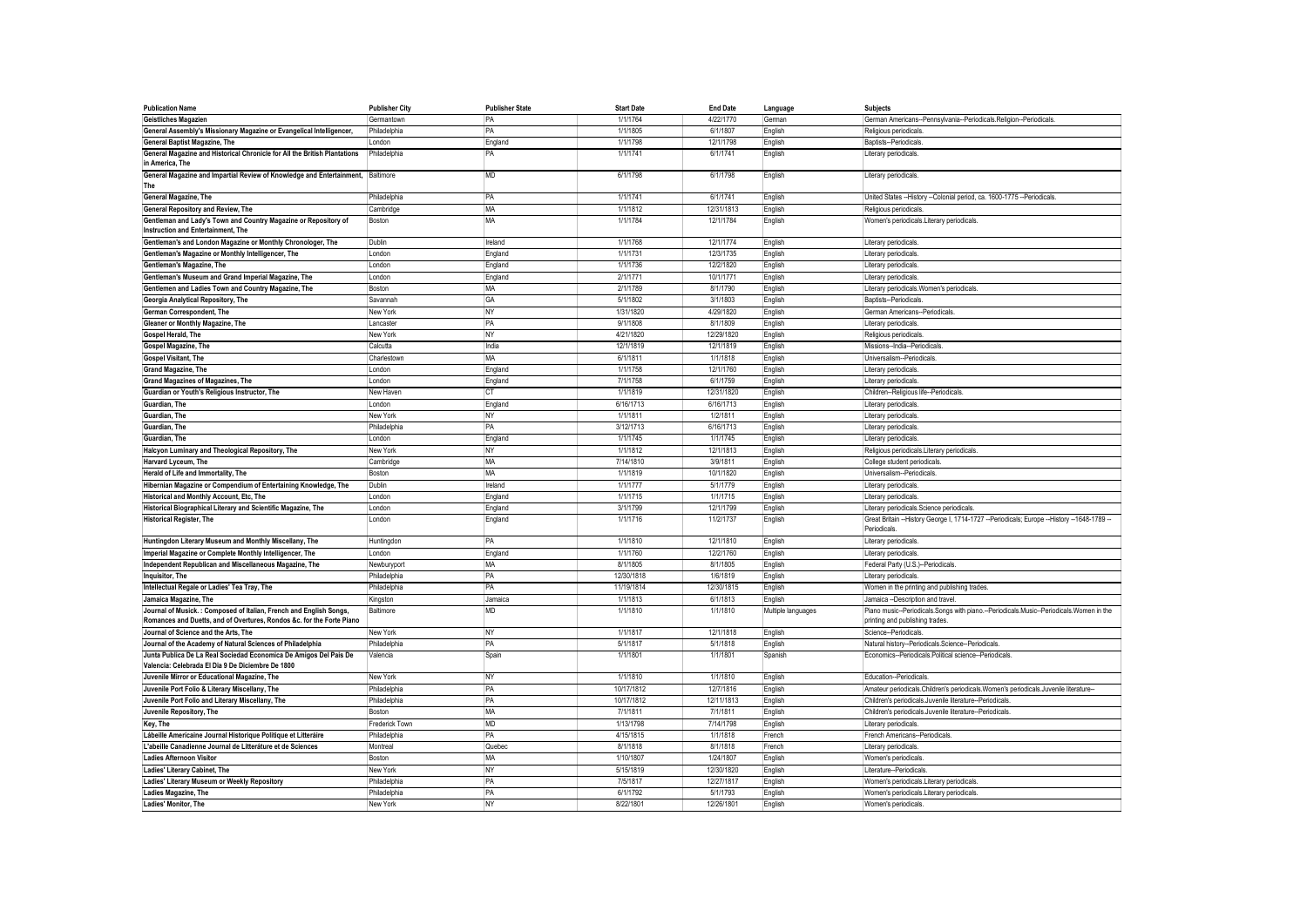| <b>Publication Name</b>                                                                                                                                                                                                                                           | <b>Publisher City</b> | <b>Publisher State</b> | <b>Start Date</b> | <b>End Date</b> | Language | <b>Subjects</b>                                                                                            |
|-------------------------------------------------------------------------------------------------------------------------------------------------------------------------------------------------------------------------------------------------------------------|-----------------------|------------------------|-------------------|-----------------|----------|------------------------------------------------------------------------------------------------------------|
| Ladies' Monthly Museum or Polite Repository of Amusement and<br>Instruction: Being an Assembly of Whatever Can Tend to Please the<br>Fancy, Interest the Mind, or Exalt the Character of the British Fair, The                                                    | London                | England                | 1/1/1814          | 12/1/1820       | English  | English fiction--19th century--Periodicals.English literature--19th century--Bibliography-<br>Periodicals. |
| <b>Ladies' Visiter</b>                                                                                                                                                                                                                                            | Marietta              | PA                     | 6/21/1819         | 4/18/1820       | English  | Women's periodicals                                                                                        |
| <b>Ladies Visitor</b>                                                                                                                                                                                                                                             | Boston                | <b>MA</b>              | 12/4/1806         | 12/4/1806       | English  | Women's periodicals                                                                                        |
| Lady & Gentleman's Pocket Magazine of Literary and Polite Amusement:<br>Including Arts, Sciences, History, Biography, Entertainments, Manners,<br>Amusements, Poetry, &c, The                                                                                     | New York              | NY                     | 8/1/1796          | 11/1/1796       | English  | Literary periodicals.                                                                                      |
| Lady's Magazine and Musical Repository, The                                                                                                                                                                                                                       | New York              | <b>NY</b>              | 1/1/1801          | 6/1/1801        | English  | Women's periodicals                                                                                        |
| Lady's Magazine or Entertaining Companion for the Fair Sex Appropriated London<br>Solely to Their Use and Amusement, The                                                                                                                                          |                       | England                | 1/1/1773          | 1/1/1808        | English  | Women's periodicals                                                                                        |
| Lady's Magazine or Polite Companion for the Fair Sex, The                                                                                                                                                                                                         | London                | England                | 5/1/1761          | 9/1/1761        | English  | Women's periodicals                                                                                        |
| Lady's Miscellany or The Weekly Visitor, The                                                                                                                                                                                                                      | New York              | NY                     | 5/12/1810         | 4/18/1812       | English  | Women's periodicals                                                                                        |
| Lady's Miscellany or Weekly Visitor for the Use and Amusement of Both<br>Sexes, The                                                                                                                                                                               | New York              | <b>NY</b>              | 6/2/1810          | 12/29/1810      | English  | Women-Periodicals.                                                                                         |
| Lady's Monitor, The                                                                                                                                                                                                                                               | New York              | NY                     | 1/2/1802          | 5/29/1802       | English  | Women's periodicals                                                                                        |
| Lady's Monthly Museum or Polite Repository of Amusement and<br>Instruction: Being an Assembly of Whatever Can Tend to Please the<br>Fancy Interest the Mind or Exalt the Character of the British Fair                                                            | London                | England                | 7/1/1798          | 12/1/1813       | English  | Fashion--Periodicals. Women as authors. Women in the printing and publishing trades                        |
| Lancet, The                                                                                                                                                                                                                                                       | Newark                | NJ                     | 1/6/1803          | 1/6/1803        | English  | Satire--Periodicals                                                                                        |
| Latter Day Luminary, The                                                                                                                                                                                                                                          | Philadelphia          | PA                     | 2/1/1818          | 12/31/1820      | English  | Baptists--Missions--Periodicals                                                                            |
| Lay Monastery, The                                                                                                                                                                                                                                                | London                | England                | 11/16/1713        | 1/1/1714        | English  | Literary periodicals                                                                                       |
| Le Canadien                                                                                                                                                                                                                                                       | Montreal              | Quebec                 | 11/22/1806        | 10/6/1819       | French   | Literary periodicals.                                                                                      |
| Le Médiateur                                                                                                                                                                                                                                                      | New York              | <b>NY</b>              | 4/2/1814          | 8/8/1814        | French   | French Americans--Periodicals                                                                              |
| L'hémisphere                                                                                                                                                                                                                                                      | Philadelphia          | PA                     | 10/7/1809         | 7/28/1810       | French   | French periodicals--Foreign countries.French Americans--Periodicals.                                       |
| <b>Literary &amp; Musical Magazine</b>                                                                                                                                                                                                                            | Philadelphia          | PA                     | 1/1/1819          | 2/1/1819        | English  | Music-Periodicals                                                                                          |
| <b>Literary &amp; Musical Magazine</b>                                                                                                                                                                                                                            | Philadelphia          | PA                     | 2/1/1819          | 12/1/1820       | English  | Music--Periodicals                                                                                         |
| Literary and Philosophical Repertory: Embracing Discoveries and Improve Middlebury                                                                                                                                                                                |                       | VT                     | 4/1/1812          | 7/1/1816        | English  | Literary periodicals                                                                                       |
| Literary Magazine and American Register, The                                                                                                                                                                                                                      | Philadelphia          | PA                     | 10/1/1803         | 12/1/1807       | English  | Literary periodicals                                                                                       |
| <b>Literary Mirror, The</b>                                                                                                                                                                                                                                       | Portsmouth            | <b>NH</b>              | 2/27/1808         | 1/7/1809        | English  | Literary periodicals                                                                                       |
| Literary Miscellany, The                                                                                                                                                                                                                                          | Philadelphia          | PA                     | 1/1/1795          | 12/31/1795      | English  | Literary periodicals                                                                                       |
| Literary Miscellany, The                                                                                                                                                                                                                                          | Cambridge             | MA                     | 1/1/1806          | 10/1/1806       | English  | College student periodicals. Literary periodicals                                                          |
| Literary Museum or Monthly Magazine, The                                                                                                                                                                                                                          | Philadelphia          | PA                     | 1/1/1797          | 6/1/1797        | English  | Literary periodicals                                                                                       |
| Literary Panorama and National Register, The                                                                                                                                                                                                                      | Boston                | MA                     | 4/1/1816          | 9/1/1816        | English  | English literature--19th century--Book reviews--Periodicals                                                |
| Literary Panorama, The                                                                                                                                                                                                                                            | London                | England                | 12/1/1809         | 2/1/1812        | English  | English literature--19th century--Book reviews--Periodicals                                                |
| Literary Register: Containing Original and Select Literary Productions, in<br>Prose and Verse: Calculated to Instruct and Entertain: Its Object Being the<br>Promulgation of Moral and Enlightened Knowledge, and to Expand and<br>Improve the Understanding, The | Philadelphia          | PA                     | 7/24/1813         | 7/30/1814       | English  | Literary periodical                                                                                        |
| <b>Literary Tablet</b>                                                                                                                                                                                                                                            | Hanover               | NH                     | 8/6/1803          | 8/5/1807        | English  | Literature--Periodicals                                                                                    |
| Literary Visitor or Entertaining Miscellany, The                                                                                                                                                                                                                  | Baltimore             | MD                     | 1/1/1813          | 12/31/1813      | English  | Literary periodicals.                                                                                      |
| Literary Visitor, The                                                                                                                                                                                                                                             | <b>Wilkes Barre</b>   | PA                     | 1/1/1813          | 7/7/1815        | English  | Literary periodicals.                                                                                      |
| London Magazine Enlarged and Improved, The                                                                                                                                                                                                                        | London                | England                | 9/1/1783          | 10/1/1784       | English  | English essays--18th century--Periodicals                                                                  |
| London Magazine or Gentleman's Monthly Intelligencer, The                                                                                                                                                                                                         | London                | England                | 4/1/1732          | 12/2/1782       | English  | Great Britain -- Social life and customs -- 18th century -- Periodicals                                    |
| Long Island Magazine or Universal Repository, The                                                                                                                                                                                                                 | Sag Harbor            | N٢                     | 6/1/1796          | 6/1/1796        | English  | Literary periodicals                                                                                       |
| Lounger, The                                                                                                                                                                                                                                                      | Hudson                | NY                     | 9/16/1815         | 6/15/1816       | English  | Literary periodicals                                                                                       |
| Luncheon, Or, Bones to Gnaw for Children About Six Feet High / Carefully Philadelphia<br>Prepared and Cook'd by Simon Pure, The                                                                                                                                   |                       | PA                     | 7/1/1815          | 7/1/1815        | English  | Political periodical. Satire/wit                                                                           |
| Magazine: Containing a Variety of Essays on Scripture, A                                                                                                                                                                                                          | Newark                | NJ                     | 10/1/1797         | 10/1/1797       | English  | Religious periodical                                                                                       |
| Management of the Tongue and Moral Observer, The                                                                                                                                                                                                                  | Brunswick             | <b>ME</b>              | 6/1/1820          | 8/1/1820        | English  | Conversation--Periodicals                                                                                  |
| Massachusetts Agricultural Journal                                                                                                                                                                                                                                | Boston                | MA                     | 11/1/1813         | 7/1/1820        | English  | Agriculture--Periodicals.Agriculture--Massachusetts--Periodicals                                           |
| Massachusetts Baptist Missionary Magazine, The                                                                                                                                                                                                                    | Boston                | <b>MA</b>              | 9/1/1803          | 12/2/1816       | English  | Baptists-Missions--Periodicals                                                                             |
| Massachusetts Magazine or Monthly Museum of Knowledge and Rational<br><b>Entertainment. The</b>                                                                                                                                                                   | Boston                | MA                     | 1/1/1789          | 12/1/1796       | English  | Literary periodicals.                                                                                      |
| Massachusetts Missionary Magazine, The                                                                                                                                                                                                                            | Salem                 | <b>MA</b>              | 6/1/1803          | 5/1/1808        | English  | Missions--Periodicals                                                                                      |
| Massachusetts Watchman and Periodical Journal. The                                                                                                                                                                                                                | Palmer                | <b>MA</b>              | 6/1/1809          | 5/1/1810        | English  | Literary periodicals                                                                                       |
| Meddler, The                                                                                                                                                                                                                                                      | Dublin                | Ireland                | 1/5/1744          | 6/28/1744       | English  | Irish periodicals                                                                                          |
| Medical and Agricultural Register, The                                                                                                                                                                                                                            | Boston                | MA                     | 1/1/1806          | 12/1/1807       | English  | Medicine-Periodicals.                                                                                      |
| Medical and Philosophical Journal and Review                                                                                                                                                                                                                      | New York              | NY                     | 3/1/1809          | 9/1/1811        | English  | Medicine-Periodicals                                                                                       |
| Medical and Physical Journal, The                                                                                                                                                                                                                                 | London                | England                | 3/1/1799          | 8/1/1804        | English  | Medicine--Periodicals                                                                                      |
| <b>Medical Repository, The</b>                                                                                                                                                                                                                                    | New York              | <b>NY</b>              | 1/1/1797          | 4/1/1812        | English  | Medicine--Periodicals.Science--Periodicals                                                                 |
| <b>Medical Repository. The</b>                                                                                                                                                                                                                                    | New York              | <b>NY</b>              | 7/1/1800          | 12/2/1800       | English  | Medicine--Periodicals.Science--Periodicals                                                                 |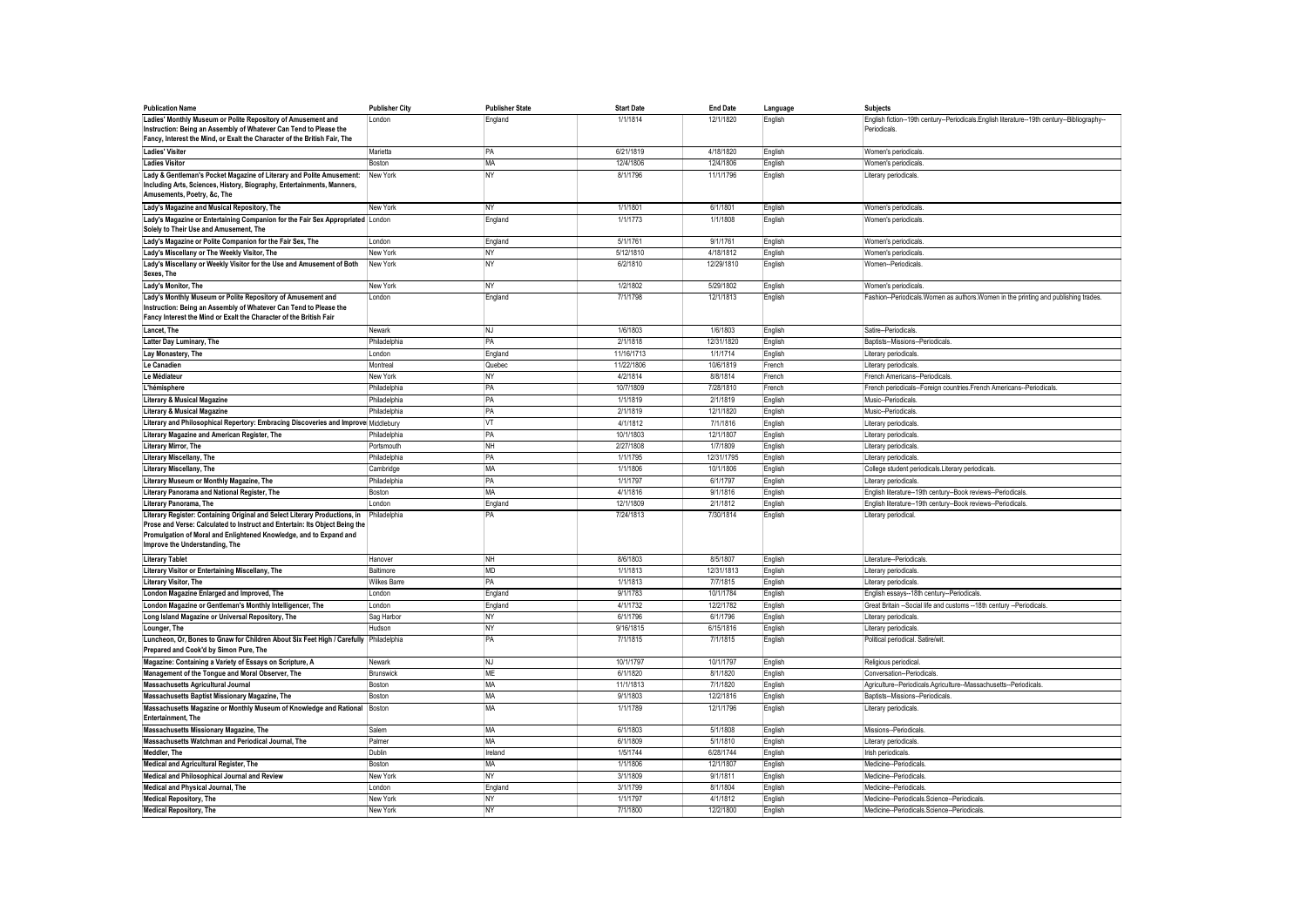| <b>Publication Name</b>                                                                               | <b>Publisher City</b> | <b>Publisher State</b> | <b>Start Date</b> | <b>End Date</b> | Language | <b>Subjects</b>                                                                                   |
|-------------------------------------------------------------------------------------------------------|-----------------------|------------------------|-------------------|-----------------|----------|---------------------------------------------------------------------------------------------------|
| <b>Medical Repository, The</b>                                                                        | New York              | <b>NY</b>              | 1/1/1804          | 10/2/1805       | English  | Medicine--Periodicals.Science--Periodicals                                                        |
| Medico Chirurgical Review and Journal of Medical Science, The                                         | New York              | NY                     | 6/1/1820          | 12/1/1820       | English  | Medicine-Periodicals.                                                                             |
| <b>Mental Repast</b>                                                                                  | Bennington            | <b>VT</b>              | 1/1/1808          | 1/1/1808        | English  | Literary periodicals                                                                              |
| <b>Merrimack Miscellany</b>                                                                           | Newburyport           | MA                     | 6/8/1805          | 10/6/1805       | English  | Literary periodicals. Women's periodicals                                                         |
| Methodist Magazine, The                                                                               | Philadelphia          | PA                     | 1/1/1797          | 8/1/1798        | English  | Religious periodicals                                                                             |
| <b>Methodist Magazine, The</b>                                                                        | New York              | NY                     | 1/1/1818          | 12/1/1820       | English  | Religious periodicals                                                                             |
| Methodist Magazine, The                                                                               | Baltimore             | <b>MD</b>              | 1/1/1811          | 12/2/1811       | English  | Religious periodicals                                                                             |
| Microscope, The                                                                                       | New Haven             | <b>CT</b>              | 3/21/1820         | 9/8/1820        | English  | Literary periodicals                                                                              |
| Midwife or Old Woman's Magazine                                                                       | London                | England                | 12/2/1751         | 12/1/1753       | English  | Literary periodicals                                                                              |
| Midwife or The Old Woman's Magazine: Containing All the Wit and All the                               | I ondor               | England                | 7/1/1750          | 5/1/1751        | English  | Literary periodicals                                                                              |
| Humour and All the Learning and All the Judgment That Has Ever Been or                                |                       |                        |                   |                 |          |                                                                                                   |
| Ever Will Be Inserted in All the Other Magazines or The Magazine of<br>Magazines or The Grand , The   |                       |                        |                   |                 |          |                                                                                                   |
| Military Repository, The                                                                              | New York              | NY                     | 1/1/1796          | 1/2/1797        | English  | Military art and science--Periodicals                                                             |
| Minerva Peruana                                                                                       | Lima                  | Peru                   | 11/19/1808        | 7/12/1810       | Spanish  | Literary periodicals                                                                              |
| Mirror of Taste and Dramatic Censor, The                                                              | Philadelphia          | PA                     | 1/1/1810          | 12/1/1811       | English  | Theater--Periodicals.Drama--Periodicals                                                           |
| Mirror: A Periodical Paper Published at Edinburgh in the Years 1779 and                               | Boston                | MA                     | 1/1/1792          | 6/1/1792        | English  | Literary periodicals.                                                                             |
| 1780, The                                                                                             |                       |                        |                   |                 |          |                                                                                                   |
| Mirror: A Periodical Paper Published at Edinburgh in the Years 1779 and<br>1780, The                  | Philadelphia          | PA                     | 1/1/1793          | 6/1/1793        | English  | Literary periodicals                                                                              |
| Mirror: A Periodical Paper Published at Edinburgh in the Years 1779 and<br>1780. The                  | London                | England                | 1/23/1779         | 1/25/1780       | English  | Literary periodicals.                                                                             |
| Miscellaneous Correspondence in Prose and Verse                                                       | London                | England                | 1/1/1755          | 12/2/1760       | English  | Literary periodicals.                                                                             |
| <b>Missionary Herald, The</b>                                                                         | Boston                | MA                     | 4/1/1818          | 10/1/1818       | English  | Religious periodicals.Mission periodicals.Literary magazines.Printed wrappers (Binding)Re-        |
|                                                                                                       |                       |                        |                   |                 |          | issues (Publishing)                                                                               |
| Monthly Anthology and Boston Review, The                                                              | Boston                | <b>MA</b>              | 11/1/1803         | 6/1/1811        | English  | Literary periodicals                                                                              |
| Monthly Epitome and Catalogue of New Publications                                                     | London                | England                | 1/1/1798          | 12/1/1801       | English  | Bibliography--Periodicals                                                                         |
| Monthly Literary Advertiser, The                                                                      | Philadelphia          | PA                     | 10/1/1815         | 1/1/1817        | English  | Publishers' catalogs--Pennsylvania--Philadelphia.Literary periodicals                             |
| <b>Monthly Magazine</b>                                                                               | Danbury               | <b>CT</b>              | 1/1/1806          | 1/1/1806        | English  | Theology--Periodicals                                                                             |
| Monthly Magazine and American Review, The                                                             | New York              | <b>NY</b>              | 4/1/1799          | 12/1/1800       | English  | Literary periodicals                                                                              |
| Monthly Magazine and British Register, The                                                            | London                | England                | 8/1/1796          | 7/20/1799       | English  | Literary periodicals                                                                              |
| Monthly Magazine and British Register, The.                                                           | London                | England                | 2/1/1796          | 7/1/1796        | English  | Literary periodicals                                                                              |
| Monthly Magazine and British Register, The.                                                           | London                | England                | 2/1/1796          | 2/1/1796        | English  | Literary periodicals                                                                              |
| Monthly Magazine and British Register, The.                                                           | London                | England                | 3/1/1796          | 6/1/1796        | English  | Literary periodicals                                                                              |
| Monthly Magazine and Literary Journal, The                                                            | Winchester            | VA                     | 11/1/1812         | 4/1/1813        | English  | Literary periodicals                                                                              |
| Monthly Magazine, The                                                                                 | London                | England                | 8/1/1799          | 1/20/1800       | English  | Literary periodicals                                                                              |
| Monthly Magazine, The                                                                                 | Lancaster             | PA                     | 9/1/1809          | 8/14/1810       | English  | Literary periodicals                                                                              |
| Monthly Magazine; or, British Register, The                                                           | London                | England                | 2/1/1800          | 7/1/1820        | English  | Literary periodicals                                                                              |
| Monthly Magazine; or, British Register, The                                                           | Boston                | MA                     | 8/1/1815          | 12/1/1816       | English  | Literary periodicals                                                                              |
| Monthly Miscellany or Vermont Magazine, The                                                           | Bennington            | <b>VT</b>              | 4/1/1794          | 9/1/1794        | English  | Literary periodicals                                                                              |
| Monthly Miscellany, The                                                                               | London                | England                | 1/1/1774          | 12/2/1774       | English  | British periodicals--England--London                                                              |
| Monthly Monitor and Philanthropic Museum, The                                                         | Haddington            | Scotland               | 10/1/1815         | 10/1/1815       | English  | Literary periodicals                                                                              |
| Monthly Preceptor or Universal Repository of Knowledge, Instruction, and Colchester<br>Amusement, The |                       | <b>CT</b>              | 3/1/1815          | 3/1/1815        | English  | Children's periodicals Juvenile literature--Periodicals                                           |
| Monthly Recorder, The                                                                                 | New York              | <b>NY</b>              | 4/1/1813          | 8/1/1813        | English  | Literary periodicals.                                                                             |
| Monthly Register and Review of the United States, The                                                 | Charleston            | <b>SC</b>              | 8/30/1806         | 8/30/1806       | English  | United States -- History -- Revolution, 1775-1783 -- Periodicals                                  |
| Monthly Register Magazine and Review of the United States, The                                        | New York              | NY                     | 12/1/1806         | 5/2/1807        | English  | Literary periodicals                                                                              |
| Monthly Review and Literary Miscellany of the United States, The                                      | Charleston            | <b>SC</b>              | 1/1/1806          | 1/1/1806        | English  | Literary periodicals                                                                              |
| Monthly Review, The                                                                                   | London                | England                | 7/1/1753          | 12/2/1820       | English  | Books--Reviews                                                                                    |
| Monthly Visitor, The                                                                                  | London                | England                | 9/1/1798          | 4/1/1800        | English  | Literary periodicals                                                                              |
| Moonshine                                                                                             | Baltimore             | <b>MD</b>              | 6/20/1807         | 6/20/1807       | English  | Literary periodicals                                                                              |
| Moral and Entertaining Magazine or a Literary Miscellany of Instruction<br>and Entertainment, The     | London                | England                | 4/1/1777          | 12/1/1780       | English  | Literary periodicals.                                                                             |
| Moral and Religious Cabinet, The                                                                      | New York              | NY                     | 1/2/1808          | 6/25/1808       | English  | Christianity--Periodicals                                                                         |
| <b>Moral Observer</b>                                                                                 | Brunswick             | ME                     | 9/1/1820          | 9/1/1820        | English  | Literary periodicals                                                                              |
| <b>Music Periodical</b>                                                                               | Unknown               | Unknown                | 1/1/1806          | 1/1/1806        | English  | Music periodicals.                                                                                |
| Musical Journal for the Piano Forte                                                                   | Baltimore             | <b>MD</b>              | 1/2/1800          | 1/2/1800        | English  | Piano music, Arranged--United States--Periodicals.Songs with piano--United States-                |
|                                                                                                       |                       |                        |                   |                 |          | Periodicals                                                                                       |
| Musical Journal for the Piano Forte, The                                                              | Baltimore             | MD                     | 12/1/1800         | 12/1/1801       | English  | Piano music, Arranged--United States--Periodicals.Songs with piano--United States-<br>Periodicals |
| <b>Musical Journal: Vocal Section</b>                                                                 | <b>Boston</b>         | <b>MA</b>              | 1/1/1806          | 1/1/1806        | English  | Music periodical                                                                                  |
| National Magazine or Cabinet of the United States, The                                                | Washington D.C.       | <b>USA</b>             | 1/1/1801          | 1/1/1801        | English  | United States -- Politics and government -- 1801-1809 -- Periodicals                              |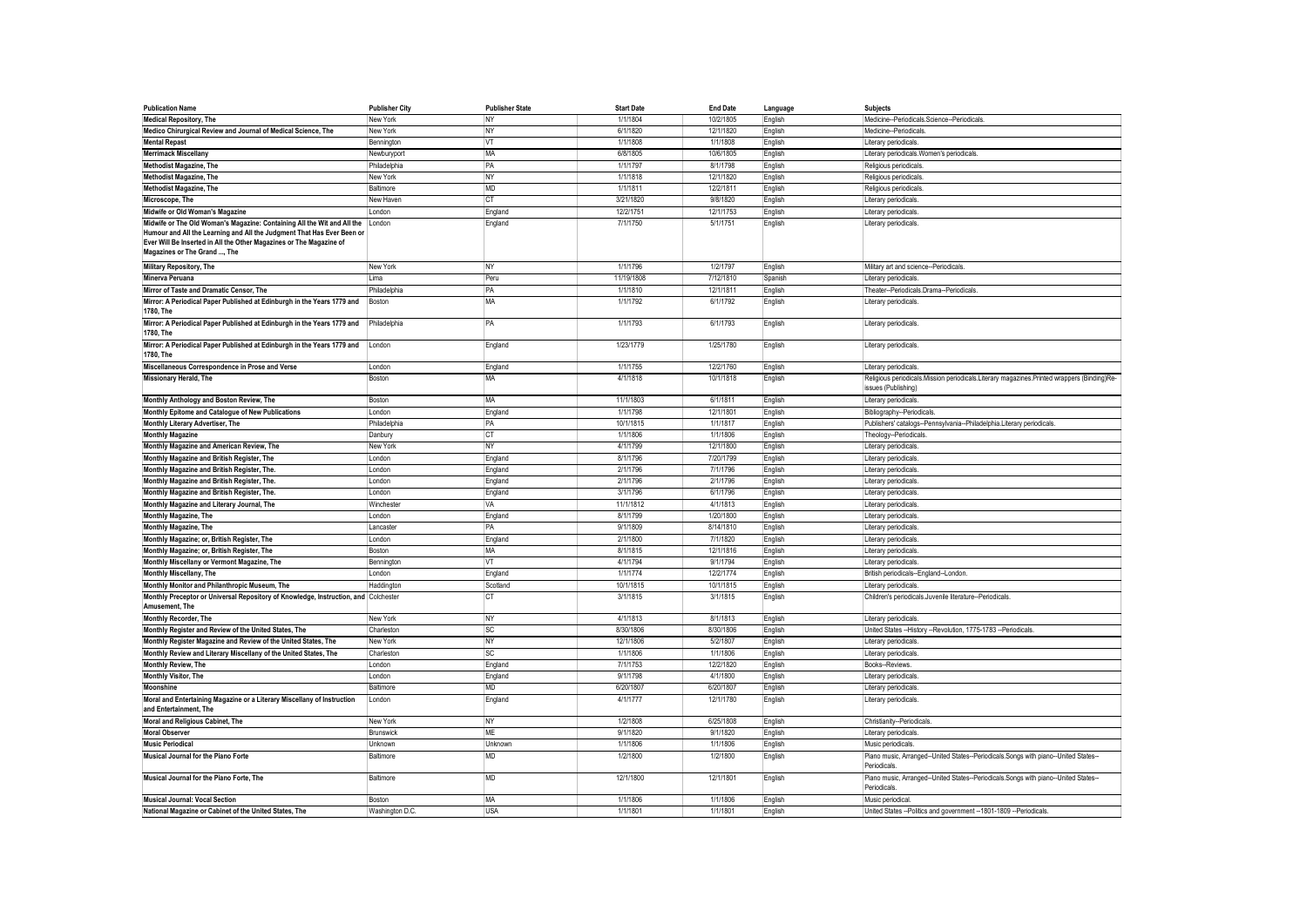| <b>Publication Name</b>                                                                                                                                                                                                  | <b>Publisher City</b> | <b>Publisher State</b> | <b>Start Date</b> | <b>End Date</b> | Language | <b>Subjects</b>                                                                                                 |
|--------------------------------------------------------------------------------------------------------------------------------------------------------------------------------------------------------------------------|-----------------------|------------------------|-------------------|-----------------|----------|-----------------------------------------------------------------------------------------------------------------|
| National Magazine, Or, A Political, Historical, Biographical, and Literary<br>Repository                                                                                                                                 | Richmond              | VA                     | 6/1/1799          | 9/1/1799        | English  | Literary periodicals                                                                                            |
| <b>National Recorder</b>                                                                                                                                                                                                 | Philadelphia          | PA                     | 7/3/1819          | 12/30/1820      | English  | Literary periodicals                                                                                            |
| National Register, The                                                                                                                                                                                                   | Washington D.C.       | <b>USA</b>             | 2/7/1808          | 10/7/1820       | English  | Political science--Periodicals                                                                                  |
| National Register, The                                                                                                                                                                                                   | London                | England                | 1/4/1808          | 12/25/1808      | English  | Literary periodicals                                                                                            |
| New American Magazine, The                                                                                                                                                                                               | Woodbridge            | NJ                     | 3/1/1758          | 3/1/1760        | English  | Literary periodicals                                                                                            |
| New England Journal of Medicine and Surgery, The                                                                                                                                                                         | Boston                | MA                     | 1/1/1812          | 10/1/1820       | English  | Medicine-Periodicals                                                                                            |
| New England Literary Herald                                                                                                                                                                                              | Boston                | MA                     | 9/1/1809          | 1/1/1810        | English  | Literature--Periodicals                                                                                         |
| New England Magazine of Knowledge and Pleasure, The                                                                                                                                                                      | Boston                | MA                     | 10/1/1758         | 3/1/1759        | English  | Literary periodicals                                                                                            |
| New England Magazine, The                                                                                                                                                                                                | Boston                | MA                     | 8/1/1758          | 1/1/1759        | English  | Literary periodicals                                                                                            |
| New England Magazine, The                                                                                                                                                                                                | Boston                | <b>MA</b>              | 8/1/1758          | 3/1/1759        | English  | Literary periodicals                                                                                            |
| New England Missionary Intelligencer and General Repository for the<br>Promotion of Useful Knowledge and Evangelical Doctrine, The                                                                                       | Concord               | <b>NH</b>              | 1/1/1819          | 10/1/1819       | English  | Religious periodicals                                                                                           |
| New England Missionary Magazine, The                                                                                                                                                                                     | Concord               | <b>NH</b>              | 1/1/1816          | 6/1/1816        | English  | Religious periodicals                                                                                           |
| New England Quarterly Magazine, The                                                                                                                                                                                      | Boston                | <b>MA</b>              | 6/1/1802          | 12/1/1802       | English  | Literary periodicals                                                                                            |
| New Hampshire Magazine or The Monthly Repository of Useful<br>Information, The                                                                                                                                           | Concord               | <b>NH</b>              | 8/1/1793          | 8/1/1793        | English  | Literature-Periodicals                                                                                          |
| New Jersey Magazine and Monthly Advertiser, The                                                                                                                                                                          | New Brunswick         | NJ.                    | 12/1/1786         | 1/1/1787        | English  | Medical periodicals.Literary periodicals                                                                        |
| New Jerusalem Record, The                                                                                                                                                                                                | Philadelphia          | PA                     | 7/1/1820          | 7/1/1820        | English  | Religious periodicals                                                                                           |
| New Lady's Magazine or Polite Entertaining and Fashionable Companion                                                                                                                                                     | London                | England                | 7/1/1787          | 10/1/1788       | English  | Women's periodicals.                                                                                            |
| for the Fair Sex, The                                                                                                                                                                                                    |                       |                        |                   |                 |          |                                                                                                                 |
| New London Magazine or Every Man's Complete Monthly Repository of<br>Knowledge, Instruction, and Entertainment, The                                                                                                      | London                | England                | 12/2/1793         | 12/2/1793       | English  | English literature--18th century--Periodicals.English fiction--18th century--Periodicals                        |
| New London Magazine, The                                                                                                                                                                                                 | London                | England                | 1/1/1789          | 6/1/1789        | English  | Literary periodicals.                                                                                           |
| New London Review or Monthly Report of Authors and Books, The                                                                                                                                                            | London                | England                | 1/1/1799          | 6/1/1800        | English  | English literature--History and criticism--Periodicals                                                          |
| New Universal Magazine or Gentleman's and Lady's Polite Instructor, The                                                                                                                                                  | London                | England                | 11/1/1751         | 3/1/1755        | English  | Women's periodicals                                                                                             |
| New York Judicial Repository, The                                                                                                                                                                                        | New York              | NY                     | 9/1/1818          | 11/1/1818       | English  | Criminal law--New York (State)--Cases--Periodicals.Law reports, digests, etc.--New York<br>(State)              |
| <b>New York Literary Herald</b>                                                                                                                                                                                          | New York              | NY                     | 6/1/1808          | 6/1/1808        | English  | Publishers' catalogs--New York (State)--New York.Literary periodicals                                           |
| New York Literary Journal and Belles Lettres Repository, The                                                                                                                                                             | New York              | <b>NY</b>              | 5/15/1820         | 12/1/1820       | English  | Literature--Periodicals                                                                                         |
| New York Magazine and General Repository of Useful Knowledge, The                                                                                                                                                        | New York              | <b>NY</b>              | 5/1/1814          | 5/1/1814        | English  | Literary periodicals                                                                                            |
| New York Magazine or Literary Repository, The                                                                                                                                                                            | New York              | <b>NY</b>              | 1/1/1790          | 12/1/1797       | English  | Literary periodicals                                                                                            |
| New York Missionary Magazine and Repository of Religious Intelligence,<br>The                                                                                                                                            | New York              | <b>NY</b>              | 1/1/1800          | 12/1/1803       | English  | Missions--Periodicals                                                                                           |
| New York Review or Critical Journal, The                                                                                                                                                                                 | New York              | NY                     | 3/1/1809          | 3/1/1809        | English  | Literary periodicals                                                                                            |
| New York Weekly Magazine or Miscellaneous Repository: Forming an<br>Interesting Collection of Original and Select Literary Productions in Prose<br>and Verse: Calculated for Instruction and Rational Entertainment, The | New York              | <b>NY</b>              | 7/1/1795          | 6/28/1797       | English  | Fiction--18th century--Periodicals                                                                              |
| New-england Magazine of Knowledge & Pleasure                                                                                                                                                                             | Boston                | MA                     | 10/1/1758         | 3/1/1759        | English  | Literary periodicals.                                                                                           |
| Nightingale, The                                                                                                                                                                                                         | Boston                | <b>MA</b>              | 5/10/1796         | 7/30/1796       | English  | Literary periodicals                                                                                            |
| Niles' Weekly Register                                                                                                                                                                                                   | Baltimore             | MD                     | 9/10/1814         | 12/30/1820      | English  | United States -- Politics and government -- 19th century -- Periodicals                                         |
| North American Review and Miscellaneous Journal                                                                                                                                                                          | Boston                | MA                     | 5/1/1815          | 10/1/1820       | English  | Literary periodicals                                                                                            |
| North American Review and Miscellaneous Journal                                                                                                                                                                          | Boston                | MA                     | 5/1/1817          | 10/1/1820       | English  | Literary Periodical                                                                                             |
| North American Review and Miscellaneous Journal                                                                                                                                                                          | Boston                | MA                     | 1/1/1817          | 4/1/1820        | English  | Literary periodical                                                                                             |
| North Briton, The                                                                                                                                                                                                        | London                | England                | 5/28/1768         | 1/5/1771        | English  | Great Britain -- History -- Periodicals; Great Britain -- Politics and government -- 1760-1789 -<br>Periodicals |
| Nova Scotia Magazine, The                                                                                                                                                                                                | Halifax               | Nova Scotia            | 7/1/1790          | 3/2/1792        | English  | Literary periodicals.                                                                                           |
| Observator, The                                                                                                                                                                                                          | London                | England                | 5/13/1702         | 5/17/1704       | English  | Great Britain -- Politics and government -- 1702-1714 -- Periodicals                                            |
| Observer and Repertory of Original and Selected Essays in Verse & Prose, Baltimore<br>on Topics of Polite Literature, &c, The                                                                                            |                       | <b>MD</b>              | 11/29/1806        | 5/9/1807        | English  | Women in the printing and publishing trades                                                                     |
| Observer. The                                                                                                                                                                                                            | Baltimore             | <b>MD</b>              | 1/10/1807         | 11/21/1807      | English  | Women in the printing and publishing trades.                                                                    |
| Occasional Paper, The                                                                                                                                                                                                    | London                | England                | 1/1/1716          | 12/15/1716      | English  | Literary periodicals                                                                                            |
| <b>Omnium Gatherum</b>                                                                                                                                                                                                   | Boston                | MA                     | 11/1/1809         | 10/1/1810       | English  | Literary periodicals                                                                                            |
| Ordeal, The                                                                                                                                                                                                              | Boston                | MA                     | 1/7/1809          | 7/2/1809        | English  | Literary periodicals                                                                                            |
| Oxford Magazine, The                                                                                                                                                                                                     | London                | England                | 7/1/1768          | 1/1/1775        | English  | Literary periodicals                                                                                            |
| Panoplist and Missionary Herald, The                                                                                                                                                                                     | Boston                | <b>MA</b>              | 1/1/1818          | 12/1/1820       | English  | Congregational churches--Missions--Periodicals.Congregational churches--Periodicals                             |
| Panoplist and Missionary Magazine United, The                                                                                                                                                                            | Boston                | <b>MA</b>              | 6/1/1808          | 12/31/1812      | English  | Congregational churches--Missions--Periodicals.Congregational churches--Periodicals                             |
| Panoplist and Missionary Magazine, The                                                                                                                                                                                   | Boston                | MA                     | 6/1/1812          | 12/1/1817       | English  | Congregational churches--Periodicals.Congregational churches--Missions--Periodicals                             |
| Panoplist or the Christian's Armory, The                                                                                                                                                                                 | Boston                | MA                     | 6/2/1805          | 5/1/1808        | English  | Congregational churches--Periodicals                                                                            |
| <b>Parlour Companion. The</b>                                                                                                                                                                                            | Philadelphia          | <b>PA</b>              | 1/3/1818          | 12/5/1818       | English  | Children's periodicals.Juvenile literature--Periodicals                                                         |
| Pastime, The                                                                                                                                                                                                             | Schenectady           | NY                     | 2/28/1807         | 6/25/1808       | English  | Literary periodicals.                                                                                           |
| Pennsylvania Magazine or American Monthly Museum, The                                                                                                                                                                    | Philadelphia          | PA                     | 1/1/1775          | 7/1/1776        | English  | Literary periodicals                                                                                            |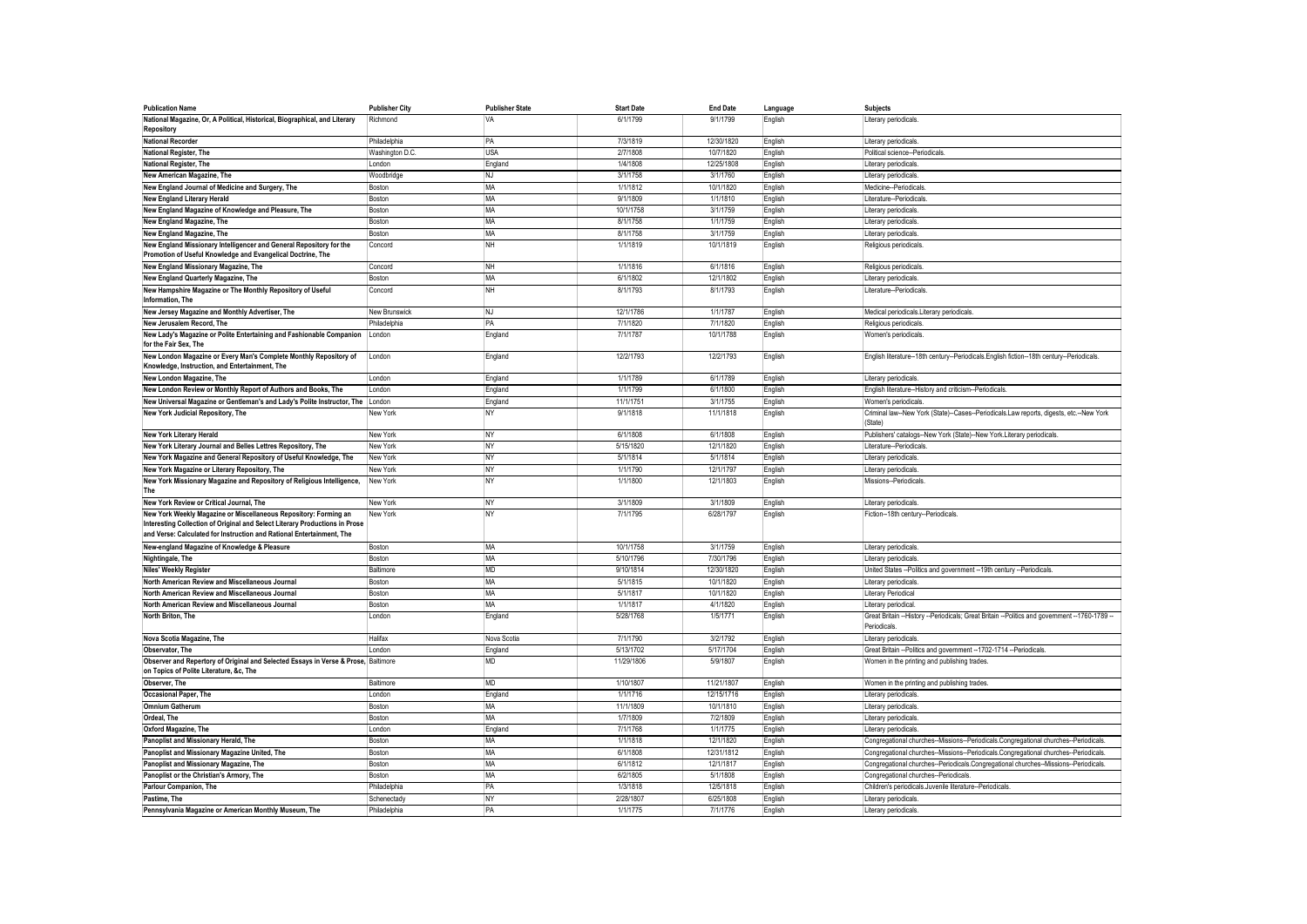| <b>Publication Name</b>                                                                                                                                                                                                                                           | <b>Publisher City</b> | <b>Publisher State</b> | <b>Start Date</b>    | <b>End Date</b>         | Language | <b>Subjects</b>                                                                                                              |
|-------------------------------------------------------------------------------------------------------------------------------------------------------------------------------------------------------------------------------------------------------------------|-----------------------|------------------------|----------------------|-------------------------|----------|------------------------------------------------------------------------------------------------------------------------------|
| Philadelphia Magazine and Review or Monthly Repository of Information<br>and Amusement, The                                                                                                                                                                       | Philadelphia          | PA                     | 1/1/1799             | 6/2/1799                | English  | Literary periodicals.                                                                                                        |
| Philadelphia Magazine and Weekly Repertory, The                                                                                                                                                                                                                   | Philadelphia          | PA                     | 8/15/1818            | 11/7/1818               | English  | Literary periodicals                                                                                                         |
| Philadelphia Magazine or Weekly Repository of Polite Literature                                                                                                                                                                                                   | Philadelphia          | PA                     | 1/1/1818             | 8/8/1818                | English  | Literary periodicals                                                                                                         |
| Philadelphia Magazine: Containing a Great Variety of Important,<br>Instructive, and Entertaining Matter Chiefly Original Calculated to Promote<br>True Religion and Virtue, The                                                                                   | London                | England                | 1/1/1789             | 11/3/1789               | English  | Universalism--Periodicals.Slavery--United States--Periodicals                                                                |
| Philadelphia Medical Museum, The                                                                                                                                                                                                                                  | Philadelphia          | PA                     | 3/1/1805             | 8/1/1809                | English  | Medicine--Periodicals                                                                                                        |
| Philadelphia Monthly Magazine, The                                                                                                                                                                                                                                | Philadelphia          | PA                     | 1/1/1798             | 9/1/1798                | English  | Literary periodicals                                                                                                         |
| Philadelphia Register and National Recorder, The                                                                                                                                                                                                                  | Philadelphia          | PA                     | 1/2/1819             | 6/26/1819               | English  | Literary periodicals.                                                                                                        |
| Philadelphia Repertory, The                                                                                                                                                                                                                                       | Philadelphia          | PA                     | 5/5/1810             | 4/27/1811               | English  | Literary periodicals                                                                                                         |
| Philadelphia Repository, The                                                                                                                                                                                                                                      | Philadelphia          | PA                     | 1/5/1805             | 6/29/1805               | English  | Women's periodicals                                                                                                          |
| Philadelphian Magazine, The                                                                                                                                                                                                                                       | London                | England                | 2/1/1788             | 11/1/1789               | English  | Theology--Periodicals.Sermons, English--18th century--Periodicals                                                            |
| Philosophical Magazine, The                                                                                                                                                                                                                                       | London                | England                | 6/1/1798             | 1/1/1800                | English  | Science--Periodicals                                                                                                         |
| Pioneer. The                                                                                                                                                                                                                                                      | Pittsburgh            | PA                     | 2/28/1812            | 10/8/1812               | English  | Essavs--Periodicals                                                                                                          |
| Piscataqua Evangelical Magazine, The                                                                                                                                                                                                                              | Portsmouth            | <b>NH</b>              | 1/2/1805             | 3/1/1808                | English  | Religious periodicals                                                                                                        |
| Poize: Periodical Work, Designed to be Religious, Instructive and Highly<br>entertaining; Giving Religious Intelligence, and Interesting Accounts<br>Which May Come From Various Quarters, &c., The                                                               | Palmer                | MA                     | 1/1/1810             | 1/1/1810                | English  | Millennialism--Periodicals.                                                                                                  |
| Political Controversy, Or, Weekly Magazine of Ministerial and Anti-<br>Ministerial essays; Consisting of the Monitor, Briton, North Briton,<br>Auditor, and Patriot, Entire; (With Select Pieces From the News-Papers)<br>Collected and Brought into One Point of | London                | England                | 12/13/1762           | 4/4/1763                | English  | Political periodicals.                                                                                                       |
| <b>Political Magazine, The</b>                                                                                                                                                                                                                                    | London                | England                | 1/1/1781             | 6/2/1791                | English  | Literary periodicals                                                                                                         |
| Political Register and London Museum, The                                                                                                                                                                                                                         | London                | England                | 7/1/1772             | 12/2/1772               | English  | Literary periodicals.Political periodicals                                                                                   |
| Political Register, and Impartial Review, The                                                                                                                                                                                                                     | London                | England                | 1/1/1771             | 12/1/1771               | English  | Literary periodicals.Political periodicals                                                                                   |
| Political Register, and List of New Publications, The                                                                                                                                                                                                             | London                | England                | 1/1/1772             | 6/1/1772                | English  | Literary periodicals.Political periodicals                                                                                   |
| <b>Political Register, The</b>                                                                                                                                                                                                                                    | London                | England                | 5/1/1767             | 12/2/1772               | English  | Literary periodicals                                                                                                         |
| Political State of Great Britain, The                                                                                                                                                                                                                             | I ondon               | England                | 7/1/1735             | 12/1/1735               | English  | Great Britain --History --18th century --Periodicals; Great Britain --Politics and government<br>18th century --Periodicals. |
| Polyanthos, The                                                                                                                                                                                                                                                   | Boston                | MA                     | 12/1/1805            | 9/1/1814                | English  | Literary periodicals                                                                                                         |
| Port folio. The                                                                                                                                                                                                                                                   | Philadelphia          | PA                     | 1/3/1801             | 3/7/1801                | English  | Literary periodicals.Re-issues (Publishing)                                                                                  |
| Port folio, The                                                                                                                                                                                                                                                   | Philadelphia          | PA                     | 1/16/1802            | 1/13/1803               | English  | Literary periodicals.Re-issues (Publishing)                                                                                  |
| Port Folio, The                                                                                                                                                                                                                                                   | Philadelphia          | PA                     | 1/3/1801             | 12/1/1820               | English  | Literature-History and criticism--Periodicals.Poetry--Periodicals.Women in the printing and<br>publishing trades.            |
| Present State of Europe or the Historical and Political Mercury, The                                                                                                                                                                                              | London                | England                | 1/1/1691             | 2/1/1727                | English  | Europe -- History --1648-1789 -- Periodicals; Europe -- Politics and government -- 1648-1789<br>-Periodicals                 |
| Prospect or View of the Moral World                                                                                                                                                                                                                               | New York              | NY                     | 12/10/1803           | 12/2/1804               | English  | Religion--Periodicals                                                                                                        |
| <b>Quarterly Extracts</b>                                                                                                                                                                                                                                         | New York              | NY                     | 8/1/1818             | 7/1/1820                | English  | Religious periodicals                                                                                                        |
| Quarterly Review, The                                                                                                                                                                                                                                             | London                | England                | 2/1/1809             | 4/1/1819                | English  | Literary periodicals                                                                                                         |
| Quarterly Review, The                                                                                                                                                                                                                                             | New York              | NY                     | 7/1/1819             | 10/1/1820               | English  | Literary periodicals                                                                                                         |
| Quarterly Review, The                                                                                                                                                                                                                                             | London                | England                | 4/1/1818             | 7/1/1818                | English  | Literary periodicals                                                                                                         |
| Quarterly Theological Magazine and Religious Repository, The                                                                                                                                                                                                      | Burlington            | <b>NJ</b>              | 1/1/1813             | 4/1/1814                | English  | Theology--Periodicals                                                                                                        |
| Quarterly Theological Review, The                                                                                                                                                                                                                                 | Philadelphia          | PA                     | 1/1/1818             | 10/1/1819               | English  | Theology--Periodicals                                                                                                        |
| Rambler. The                                                                                                                                                                                                                                                      | New York              | <b>NY</b>              | 1/1/1811             | 1/1/1811                | English  | Literary periodicals                                                                                                         |
| Rambler, The                                                                                                                                                                                                                                                      | New York              | NY                     | 1/1/1811             | 1/2/1811                | English  | Literary periodicals                                                                                                         |
| Rambler, The                                                                                                                                                                                                                                                      | Philadelphia          | PA                     | 1/1/1812             | 1/4/1812                | English  | Literary periodicals                                                                                                         |
| Rambler's Magazine, The                                                                                                                                                                                                                                           | New York              | <b>NY</b>              | 1/1/1809             | 2/2/1810                | English  | Theater--New York (State)--New York--Periodicals                                                                             |
| Reformer: A Religious Work, The<br>Rehearsal, The                                                                                                                                                                                                                 | Philadelphia          | PA                     | 1/1/1820<br>8/2/1704 | 12/1/1820               | English  | Theology--Periodicals                                                                                                        |
|                                                                                                                                                                                                                                                                   | I ondon               | England                | 1/1/1820             | 3/26/1709               | English  | Great Britain -- Politics and government -- 1702-1714 -- Periodicals                                                         |
| <b>Religious Informer</b>                                                                                                                                                                                                                                         | Andover               | NH                     |                      | 12/1/1820               | English  | Baptists-Periodicals                                                                                                         |
| Religious Instructor, The                                                                                                                                                                                                                                         | Carlisle              | PA                     | 1/1/1811             | 12/1/1811               | English  | Presbyterian Church--United States--Periodicals                                                                              |
| Religious Intelligencer, The                                                                                                                                                                                                                                      | New Haven             | <b>CT</b><br><b>ME</b> | 4/1/1816<br>1/1/1811 | 12/30/1820<br>10/1/1812 | English  | Theology--Periodicals                                                                                                        |
| Religious Magazine: Containing a Short History of the Church of Christ,<br>Gathered at New Durham, N.H, A                                                                                                                                                         | Portland              |                        |                      |                         | English  | Religious periodicals                                                                                                        |
| Religious Magazine: Containing an Account of the United Churches of<br>Christ. Commonly Called Free-Will Baptist, A                                                                                                                                               | Kennebunk             | ME                     | 8/1/1820             | 11/1/1820               | English  | Religious periodicals                                                                                                        |
| Religious Monitor or Theological Scales, The                                                                                                                                                                                                                      | Danbury               | <b>CT</b>              | 4/1/1798             | 9/1/1798                | English  | Religious periodicals                                                                                                        |
| Religious Remembrancer, The                                                                                                                                                                                                                                       | Philadelphia          | PA                     | 9/4/1813             | 8/7/1819                | English  | Religious periodicals                                                                                                        |
| Religious Repository, The                                                                                                                                                                                                                                         | Concord               | <b>NH</b>              | 9/1/1807             | 7/1/1809                | English  | Theology--Periodicals                                                                                                        |
| Remembrancer for Lord's Day Evenings, The                                                                                                                                                                                                                         | Fxeter                | NH                     | 2/26/1797            | 3/19/1797               | English  | Sermons--Periodicals.                                                                                                        |
| Remembrancer or Impartial Repository of Public Events, The                                                                                                                                                                                                        | London                | England                | 1/1/1775             | 1/1/1775                | English  | United States -- History -- Revolution, 1775-1783 -- Sources; Great Britain -- History -- 1760-                              |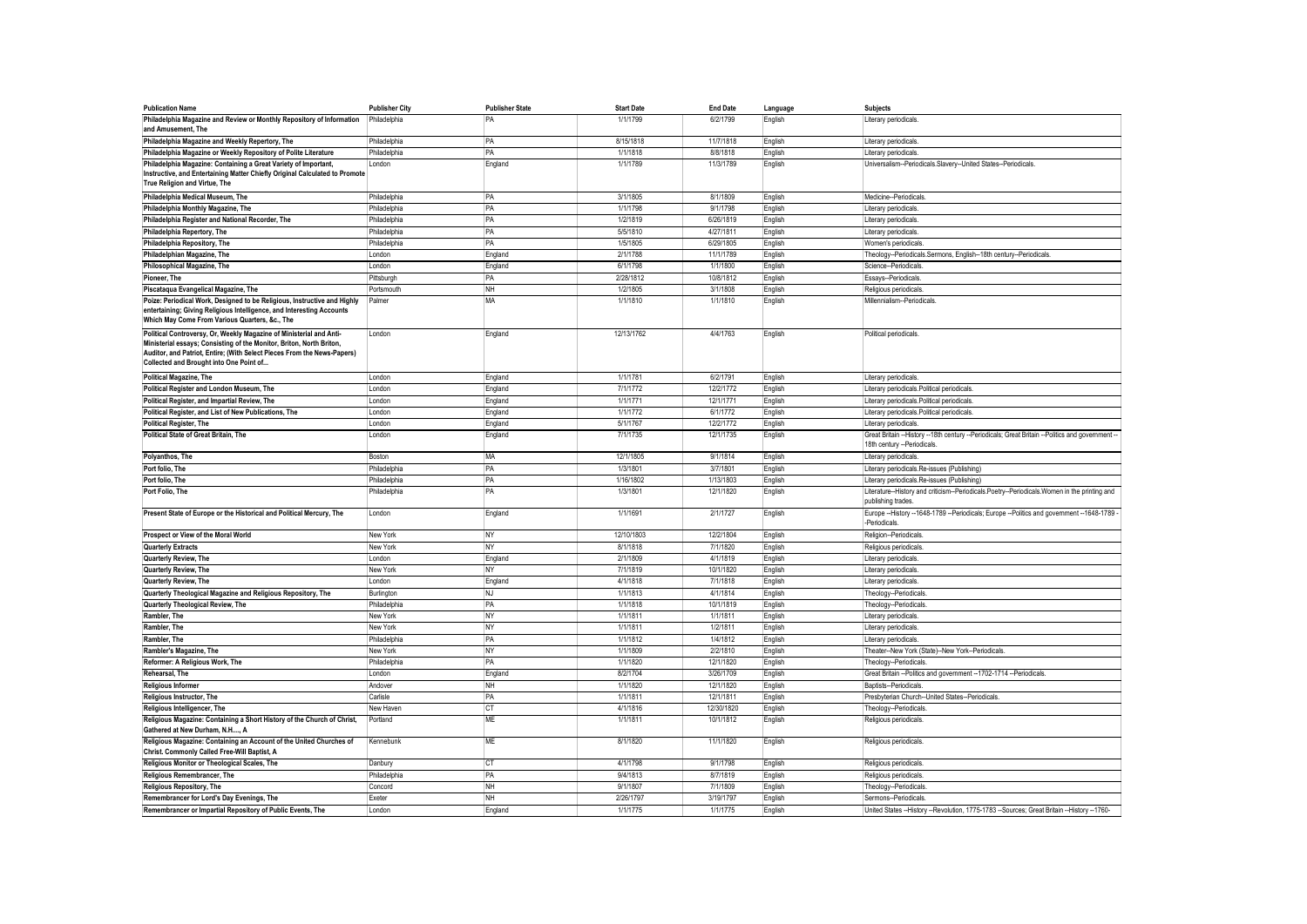| <b>Publication Name</b>                                                                                                                                                   | <b>Publisher City</b> | <b>Publisher State</b> | <b>Start Date</b>      | <b>End Date</b>       | Language | <b>Subjects</b>                                                       |
|---------------------------------------------------------------------------------------------------------------------------------------------------------------------------|-----------------------|------------------------|------------------------|-----------------------|----------|-----------------------------------------------------------------------|
| Repository of Knowledge, Historical, Literary, Miscellaneous, and                                                                                                         | Philadelphia          | PA                     | 4/15/1801              | 4/15/1801             | English  | Literary periodicals.Religious periodicals                            |
| Theological, The                                                                                                                                                          |                       |                        |                        |                       |          |                                                                       |
| Review of the State of the British Nation, A                                                                                                                              | London                | England                | 4/1/1710               | 9/16/1710             | English  | Literary periodicals.                                                 |
| Review, The                                                                                                                                                               | New York              | NY                     | 9/2/1808               | 9/2/1808              | English  | Literary periodicals                                                  |
| Rhode Island Literary Repository: A Monthly Magazine, The                                                                                                                 | Providence            | RI                     | 4/1/1814               | 3/1/1815              | English  | Literature--Periodicals                                               |
| Rose, The                                                                                                                                                                 | Unknown               | <b>USA</b>             | 3/1/1812               | 3/1/1812              | English  | Literary periodicals                                                  |
| Round Table, The                                                                                                                                                          | Hartford              | <b>CT</b>              | 8/23/1819              | 8/23/1819             | English  | Literary periodicals                                                  |
| Royal American Magazine or Universal Repository of Instruction and                                                                                                        | Boston                | MA                     | 1/1/1774               | 2/1/1775              | English  | Literary periodicals.                                                 |
| Amusement, The                                                                                                                                                            |                       |                        |                        |                       |          |                                                                       |
| Royal Female Magazine, The                                                                                                                                                | London                | England                | 7/1/1760               | 12/1/1760             | English  | Women's periodicals                                                   |
| Royal Magazine, Or, Queen Bee, The                                                                                                                                        | London                | England                | 1/1/1751               | 1/1/1751              | English  | Literary periodicals                                                  |
| Royal Magazine, The                                                                                                                                                       | London                | England                | 7/1/1759               | 4/1/1767              | English  | Literary periodicals                                                  |
| Royal Spiritual Magazine or The Christian's Grand Treasure, The                                                                                                           | Philadelphia          | PA                     | 1/1/1761               | 7/1/1771              | English  | Calvinism--Periodicals.Theology--Periodicals                          |
| Royal Spiritual Magazine or The Christian's Grand Treasure, The                                                                                                           | London                | England                | 1/1/1760               | 9/1/1761              | English  | Calvinism--Periodicals.Theology--Periodicals                          |
| <b>Rural Casket, The</b>                                                                                                                                                  | Poughkeepsie          | NY                     | 6/1/1798               | 9/11/1798             | English  | American literature--Periodicals                                      |
| Rural Magazine and Farmer's Monthly Museum: Devoted to History,<br>Biography, Agriculture, Manufacture, Miscellany, Poetry, and Foreign and<br>Domestic Intelligence, The | Hartford              | <b>CT</b>              | 2/1/1819               | 7/1/1819              | English  | Agricultural periodicals.Literary periodicals.Mechanics' periodicals  |
| Rural Magazine and Literary Evening Fireside, The                                                                                                                         | Philadelphia          | PA                     | 1/1/1820               | 12/1/1820             | English  | Quakers--Periodicals.Agriculture--Periodicals                         |
| Rural Magazine or Vermont Repository: Devoted to Literary, Moral,                                                                                                         | Rutland               | VT                     | 1/1/1795               | 12/1/1796             | English  | Literary periodicals                                                  |
| Historical, and Political Improvement, The                                                                                                                                |                       |                        |                        |                       |          |                                                                       |
| Rural Magazine, The                                                                                                                                                       | Newark                | NJ                     | 2/1/1798               | 2/9/1799              | English  | Literary periodicals                                                  |
| Rush-Light, The                                                                                                                                                           | New York              | <b>NY</b>              | 2/15/1800              | 4/30/1800             | English  | Literary periodicals                                                  |
| Rush-Light, The                                                                                                                                                           | New York              | NY                     | 3/31/1800              | 3/31/1800             | English  | Literary periodicals                                                  |
| Scientific Magazine and Freemasons' Repository, The                                                                                                                       | London                | England                | 1/1/1797               | 12/1/1798             | English  | Masonic periodicals                                                   |
| <b>Scots Magazine. The</b>                                                                                                                                                | Edinburgh             | Scotland               | 1/1/1756               | 12/2/1790             | English  | Literary periodicals                                                  |
| Select Reviews and Spirit of Foreign Magazines: New Series                                                                                                                | Philadelphia          | PA                     | 1/1/1813               | 1/1/1813              | English  | Literature, Modern--19th century--History and criticism--Periodicals. |
| Select Reviews and Spirit of the Foreign Magazines                                                                                                                        | Philadelphia          | PA                     | 1/1/1809               | 1/1/1813              | English  | Literature, Modern--19th century--History and criticism--Periodicals. |
| Select Reviews of Literature and Spirit of Foreign Magazines                                                                                                              | Philadelphia          | PA                     | 1/1/1812               | 12/1/1812             | English  | Literature, Modern--19th century--History and criticism--Periodicals  |
| Senator, Or, Clarendon's Parliamentary Chronicle, The                                                                                                                     | London                | England                | 1/1/1790               | 5/28/1800             | English  | Political periodicals                                                 |
| Sentimental Magazine, Or, General Assemblage of Science, Taste, and<br>Entertainment: Calculated to Amuse the Mind, to Improve the                                        | London                | England                | 3/1/1773               | 5/1/1774              | English  | Literary periodicals                                                  |
| Understanding, and to Amend the Heart                                                                                                                                     |                       |                        |                        |                       |          |                                                                       |
|                                                                                                                                                                           |                       |                        |                        |                       |          |                                                                       |
| Something                                                                                                                                                                 | Boston                | MA<br><b>SC</b>        | 11/18/1809<br>1/1/1797 | 5/12/1810<br>2/3/1797 | English  | Literary periodicals                                                  |
| South Carolina Weekly Museum and Complete Magazine of Entertainment Charleston<br>and Intelligence                                                                        |                       |                        |                        |                       | English  | Literary periodicals.                                                 |
| Southern Literary Journal                                                                                                                                                 | Columbia              | <b>SC</b>              | 10/6/1820              | 10/6/1820             | English  | Literary periodicals                                                  |
| <b>Spectacles</b>                                                                                                                                                         | Baltimore             | MD                     | 6/6/1807               | 7/18/1807             | English  | Literary periodicals                                                  |
| Spectator, The                                                                                                                                                            | London                | England                | 3/1/1710               | 5/11/1711             | English  | English literature--Periodicals                                       |
| Spectator, The                                                                                                                                                            | Boston                | MA                     | 1/1/1809               | 2/2/1809              | English  | English literature--Periodicals                                       |
| Spectator, The                                                                                                                                                            | New York              | NY                     | 3/1/1809               | 7/2/1810              | English  | English literature--Periodicals                                       |
| Spectator: A New Edition Corrected From the Originals With a Preface                                                                                                      | New York              | <b>NY</b>              | 1/1/1810               | 10/1/1810             | English  | English literature--Periodicals                                       |
| Historical and Biographical, The                                                                                                                                          |                       |                        |                        |                       |          |                                                                       |
| Spectator: In Eight Volumes, The                                                                                                                                          | Philadelphia          | PA                     | 1/1/1810               | 8/1/1810              | English  | English literature--Periodicals                                       |
| Spectator: In Ten Volumes, The                                                                                                                                            | New York              | <b>NY</b>              | 1/1/1810               | 10/1/1810             | English  | English literature--Periodicals                                       |
| Spectator: In Twelve Volumes, The                                                                                                                                         | Philadelphia          | PA                     | 1/1/1819               | 12/2/1819             | English  | English literature--Periodicals                                       |
| Spectator: In Twelve Volumes, The                                                                                                                                         | Philadelphia          | PA                     | 1/1/1819               | 12/1/1819             | English  | English literature--Periodicals                                       |
| Spirit of the English Magazines, The                                                                                                                                      | Boston                | <b>MA</b>              | 4/1/1817               | 12/15/1820            | English  | English periodicals--Selections                                       |
| St. James's Magazine                                                                                                                                                      | London                | England                | 2/1/1774               | 12/2/1774             | English  | Literary periodicals                                                  |
| Stranger, The                                                                                                                                                             | Albany                | <b>NY</b>              | 7/3/1813               | 5/14/1814             | English  | Literary periodicals                                                  |
| Sunday School Repository, The                                                                                                                                             | New York              | <b>NY</b>              | 4/1/1818               | 2/1/1819              | English  | Sunday schools--Periodicals                                           |
| Sunday Visitant or Weekly Repository of Christian Knowledge, The                                                                                                          | Charleston            | <b>SC</b>              | 1/3/1818               | 12/25/1819            | English  | Theology--Periodicals                                                 |
| <b>Tablet, The</b>                                                                                                                                                        | Boston                | MA                     | 5/19/1795              | 8/11/1795             | English  | Literary periodicals                                                  |
| <b>Tatler, The</b>                                                                                                                                                        | Philadelphia          | PA                     | 4/12/1709              | 4/12/1709             | English  | Literary periodicals                                                  |
| <b>Tatler, The</b>                                                                                                                                                        | New York              | <b>NY</b>              | 1/1/1710               | 1/1/1710              | English  | Literary periodicals                                                  |
| Temple of Truth, The                                                                                                                                                      | Baltimore             | <b>MD</b>              | 8/1/1801               | 9/26/1801             | English  | Theology--Periodicals                                                 |
| The Lounger: A Periodical Paper, Published at Edinburgh in the Years<br>1785, 1786 and 1787, The                                                                          | New York              | NY                     | 2/5/1785               | 2/4/1786              | English  | Literary periodicals.                                                 |
| <b>Theatrical Censor, The</b>                                                                                                                                             | Philadelphia          | PA                     | 12/1/1805              | 3/3/1806              | English  | Theater--United States--Periodicals.                                  |
| Theological Magazine, The                                                                                                                                                 | New York              | NY                     | 7/1/1795               | 12/1/1798             | English  | Theology--Periodicals.                                                |
| Theophilanthropist, The                                                                                                                                                   | New York              | <b>NY</b>              | 1/1/1810               | 9/2/1810              | English  | Theology--Periodicals.Essays--Periodicals                             |